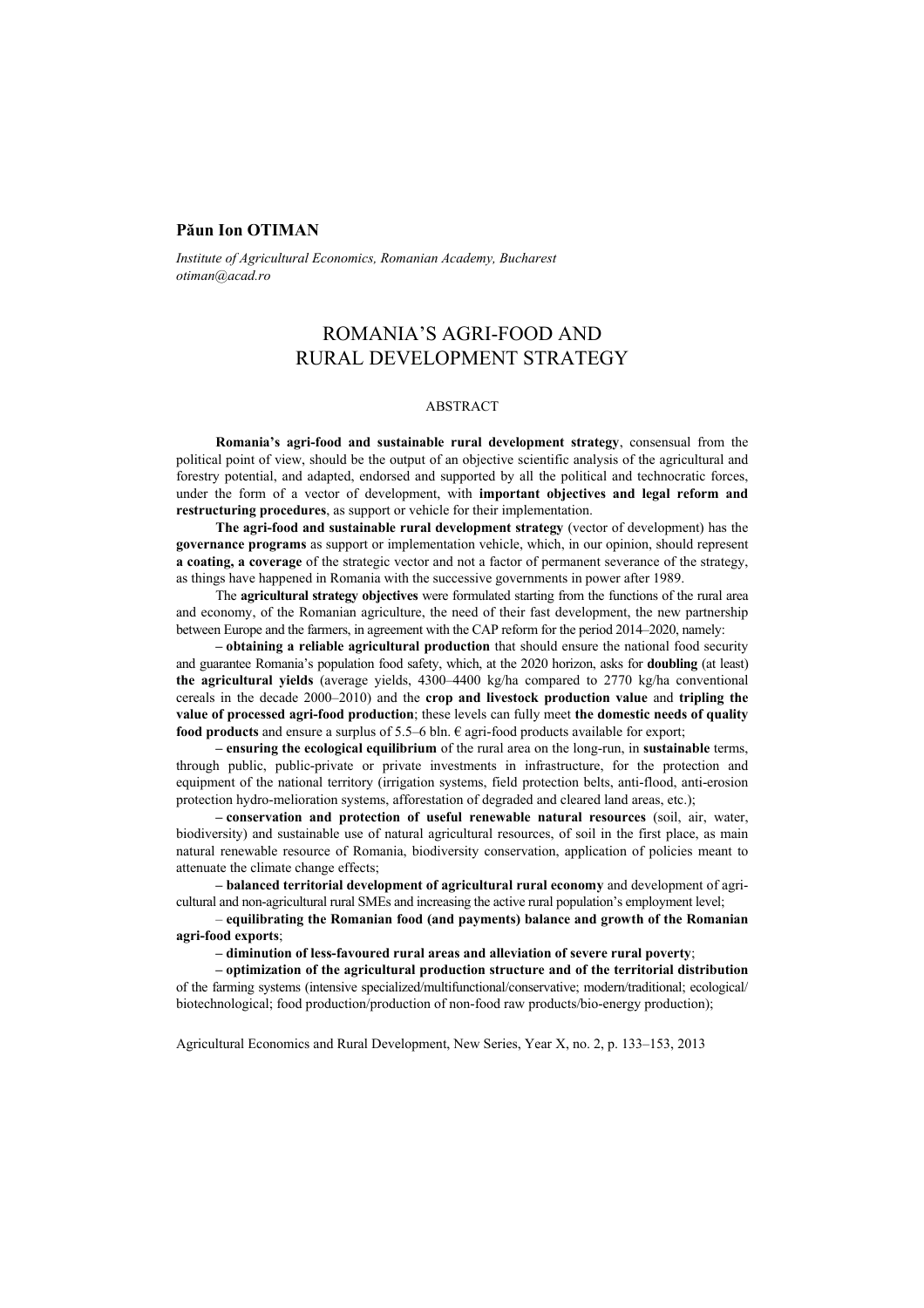**– agro-tourism capital growth** through the preservation of the landscape heritage of the rural area; **– getting the national education and scientific research system compatible with the European system**, ensuring its sustainable partnership with the Romanian agri-food system;

**– elaboration of the** *Law on Romania's agriculture orientation*, as legislative support necessary for carrying out the **Agricultural strategy**.

**Key words**: strategy, sustainable rural development, governance programs, objectives, food security and safety.

**JEL Classification**: Q01.

In the period of transition to the market economy, for more than 20 years, period equally divided into the "decade of reforms" and the "decade of accession", more than 25 documents and reports of "strategy" type were worked out.

In the first decade, the "**decade of reforms"**, the perspective of accession to the EU seemed quite far away, even though Romania had submitted the accession application in 1995, and the objectives of our country's agricultural policies from the respective period did not have in view getting closer to the European agricultural policies as a first milestone. At the same time, the lack of financial resources in overall economy, in agriculture implicitly, did not favour a strategic approach similar to that of the developed EU Member States.

The studies on the agricultural policies in the period of transition from the command economy to the market economy mainly used economic analysis tools referring to the establishment of the private agrarian system, compatible with the market economy, the agricultural sector transformation, through the utilization of different sectoral policies; in the first decade, the focus was laid on the reprivatization of land and assets (production means) of the former cooperative farms and restructuring the state farms, while after 1996 the focus was laid on the reform of prices and subsidies, based on the trade policies. We must emphasize that the way to the market economy, of private type, was more difficult and took longer than in most ex-socialist countries, due to incomplete, oscillating and not in few cases, contradictory reforms.

In the field of agricultural policies and implementation tools, Romania has been permanently searching to respond to the short time political objectives, with a more or less electoral character, to the outside conditionalities imposed by the international organizations to which Romania aspired to be a member of. These challenges, different on the short and medium term, were practically substitutes for a strategy, or better formulated, they were arguments to justify the absence of a long-term clear and consensual strategic political approach in the agricultural sector.

The agricultural strategies that have been worked in Romania so far have generally had a sectoral approach (cereals, milk, meat, fruit-vegetables, viticulture, etc.) with more or less defined linkages between sectors or by agri-food chains (modalities to use the raw vegetable production in the livestock sector, transformation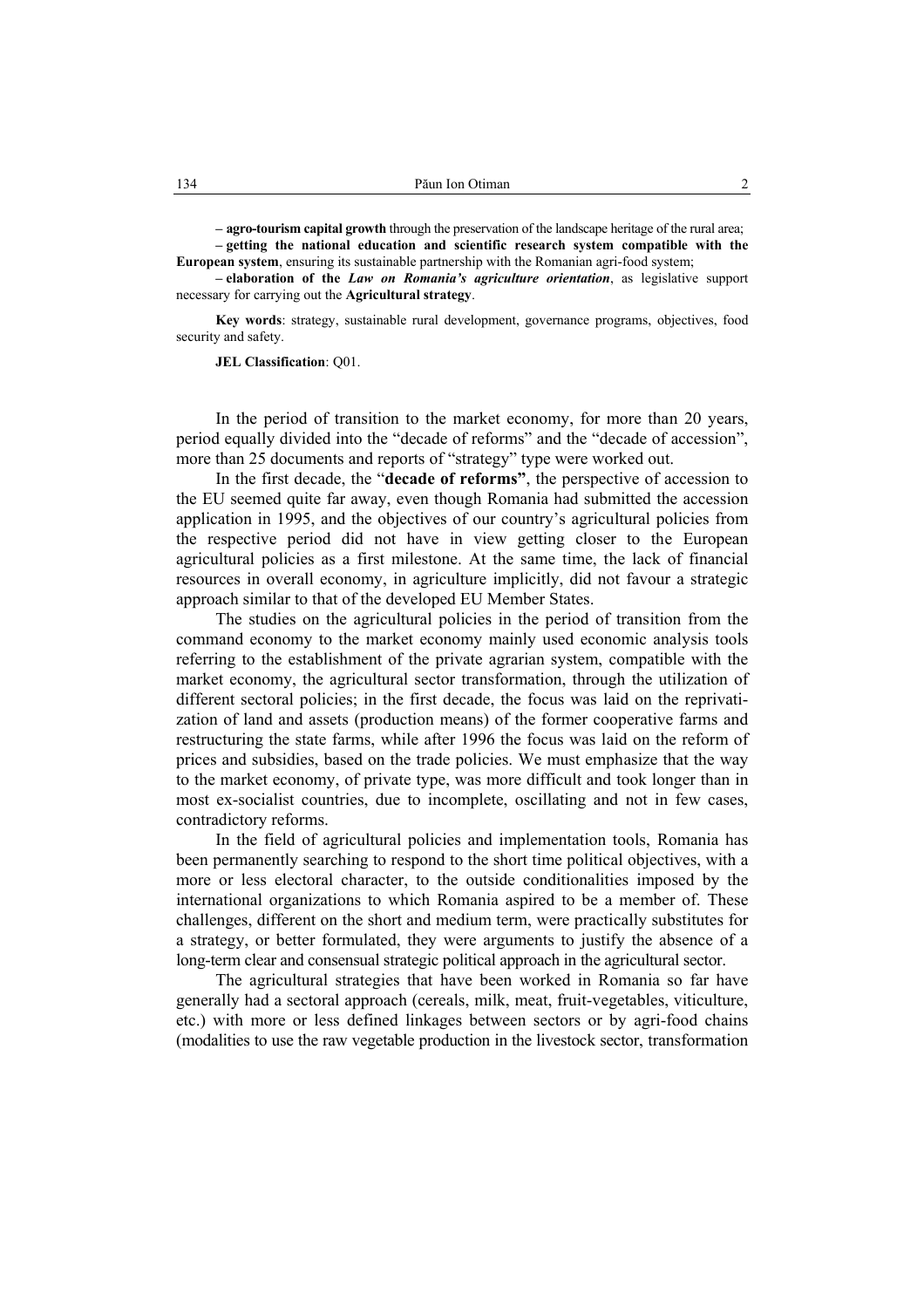of the raw agricultural products into finite products by the agro-processing sector, etc.). Both the horizontal and vertical flows, which target the entire agri-food sector, and which generally lie at the basis of a deep reform in agriculture, have been systematically neglected. With regard to the fundamental thematic for constructing the agriculture development policies, it is normal that once the problems are identified for each of these themes in part, different modalities, methodologies, tools should be in place, the proposed solutions being in agreement with the ideology or political vision of the parties or political alliances at governance.

In the second decade, the **"accession decade"**, the identified problems and the proposal of solving modalities for each of the cross-cut policies on which agriculture restructuring in view of accession depends, were closer to the left vision (social-democratic) or to the right vision (liberal-conservatory), namely:

• **the land policy** mainly focused the ownership reform, by coming back (with syncopes and incoherence) to the private agricultural land ownership, followed by the issue of the land consolidation, organization and planning in agriculture, having in view measures for parcel consolidation through the land market and less by association or consolidation;

• **the fiscal policy** in agriculture had in view the utilization as instrument of income collection to the state budget, as well as a consolidation instrument of legally marketed production;

• **the socio-professional policy in agriculture** was the "key" to launching the restructuring of agricultural production units and of farm competitiveness increase;

• **the infrastructure and agricultural services development policy** is another mechanism by which the state can stimulate the creation of the basic framework to support agriculture competitiveness increase in Romania.

In more than 20 years of transition, both in the pre-accession and the European integration stage, Romania's agriculture evolution most often was not based on coherent policies in relation to the long-term politically assumed objectives through the agreement of accession to the EU

**The purpose of the Agri-Food and Rural Development Strategy in the period 2014–2020–2030** is mainly determined by the need to establish the guiding lines for the sustainable development of the Romanian agriculture and rural area, as one of the basic components of resuming economic growth in Romania. The **Strategy** design has in view the realities of the rural area, which is both an economic area and a social, cultural and ecologic, living environment, agriculture being both an economic sector that provides agricultural products and raw materials for the processing industry and a **rural agri-culture with deep national traditions on whose conservation, continuity and development Romania's real presence in the EU will largely depend**.

Evaluating the **present situation of Romania's agriculture and rural area, Romania's EU membership and the need to integrate Romania's agriculture**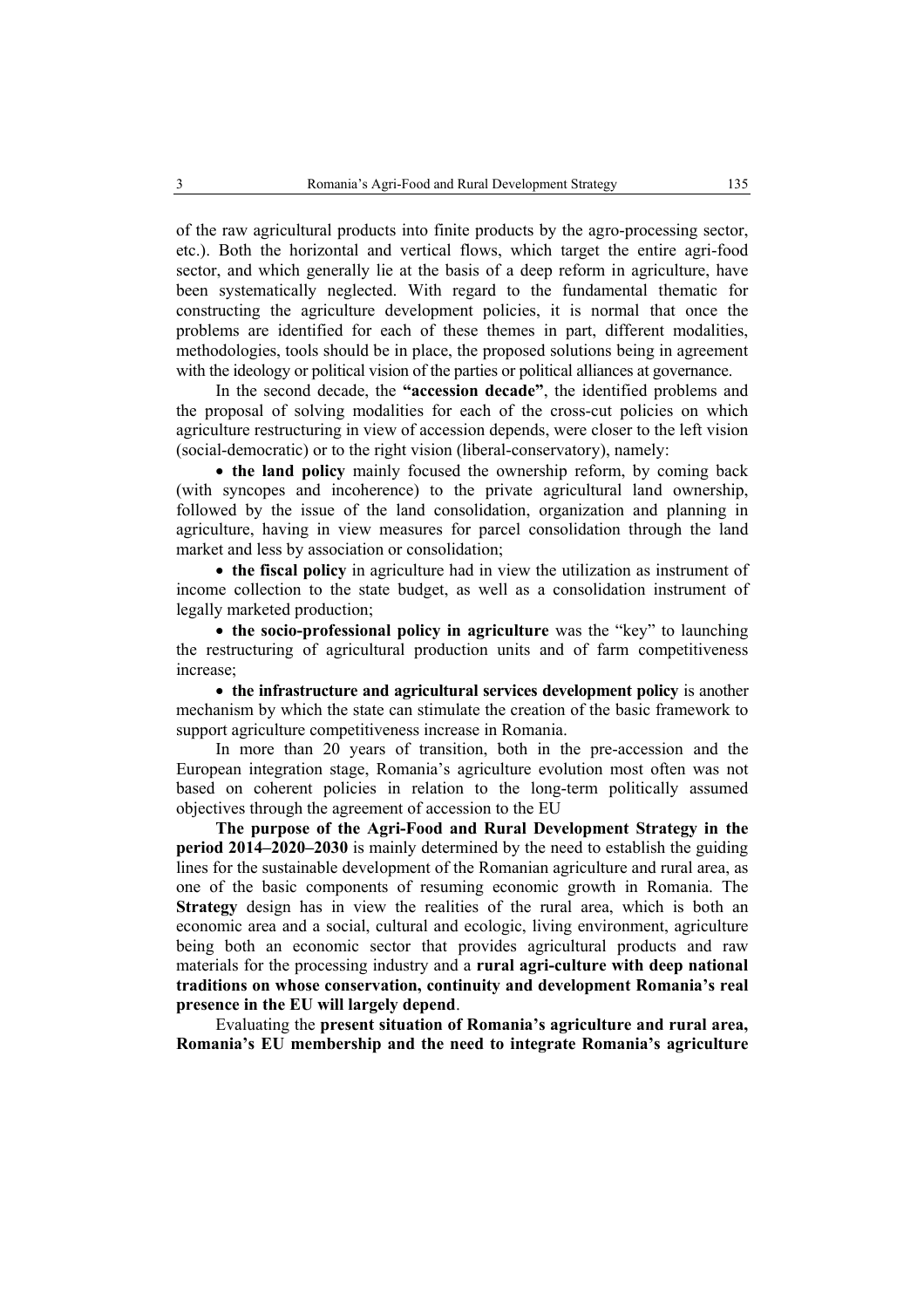**development policies** into **the EU Common Agricultural Policy** and into **the European Strategy for Intelligent, Sustainable and Inclusive Growth in the European Union – Europe 2020**, we consider it of stringent actuality for Romania's economy, in general, and for agriculture, in particular, to design the **Agri-Food and Rural Development Strategy for the period 2014–2020–2030**.

The comparative analysis of the present development level of the rural and agri-food economy makes it possible to formulate a few questions necessary for the elaboration of the **Strategy**:

– Does the current level of rural economy, agricultural research and education in Romania facilitate the application of European sustainable rural development concepts included in the EU Common Agricultural Policy?

– Can the present level of Romania's economy, in general, and of the rural economy, in particular, in which a mentality hostile to cooperation still prevails, support a (mostly necessary) fast rate of sustainable rural development in Romania?

– Can the current Common Agricultural Policy and the CAP for the period 2014–2020, which does not provide a direct support for agricultural production increase in the EU, be applied as such in Romania as well, whose agriculture should reach maximum yields in the years to come in order to bridge up the performance gaps compared to the EU?

– Do the still great differences between the funding levels of the European and Romanian farmers, which are maintained in the EU agricultural budget for the period 2014–2020, attenuate or on the contrary, accelerate the discrepancies of the Romanian agricultural yields and farm consolidation?

The strategic objectives of agriculture and rural development in Romania. The **Strategy,** consensual from the political point of view, is the product of a scientific, objective analysis of the agricultural and forestry potential, adapted, endorsed and supported by all the political and technocratic forces, under the form of a vector of development, with important objectives and legal reform and restructuring procedures, as support or vehicle for their implementation.

In the future, the strategic document must be based on the governance programs as support or implementation vehicle, which, in our opinion, should represent a coating, a coverage of the strategic vector and not a factor of permanent severance of the strategy, as things have unfortunately happened in Romania with the successive governments in power, after 1989.

A thorough knowledge of Romania's present agriculture and rural economy reality is a *sine qua non* condition for the elaboration and application of a **coherent program on the medium and long term for the European reconstruction of the Romanian rural economy**, for increasing the contribution of agriculture to the attenuation of the present crisis and to resume the sustainable economic growth.

**The national strategic framework,** the European programs and projects for agriculture have the **sustainable rural development** at their core, as **sustainable**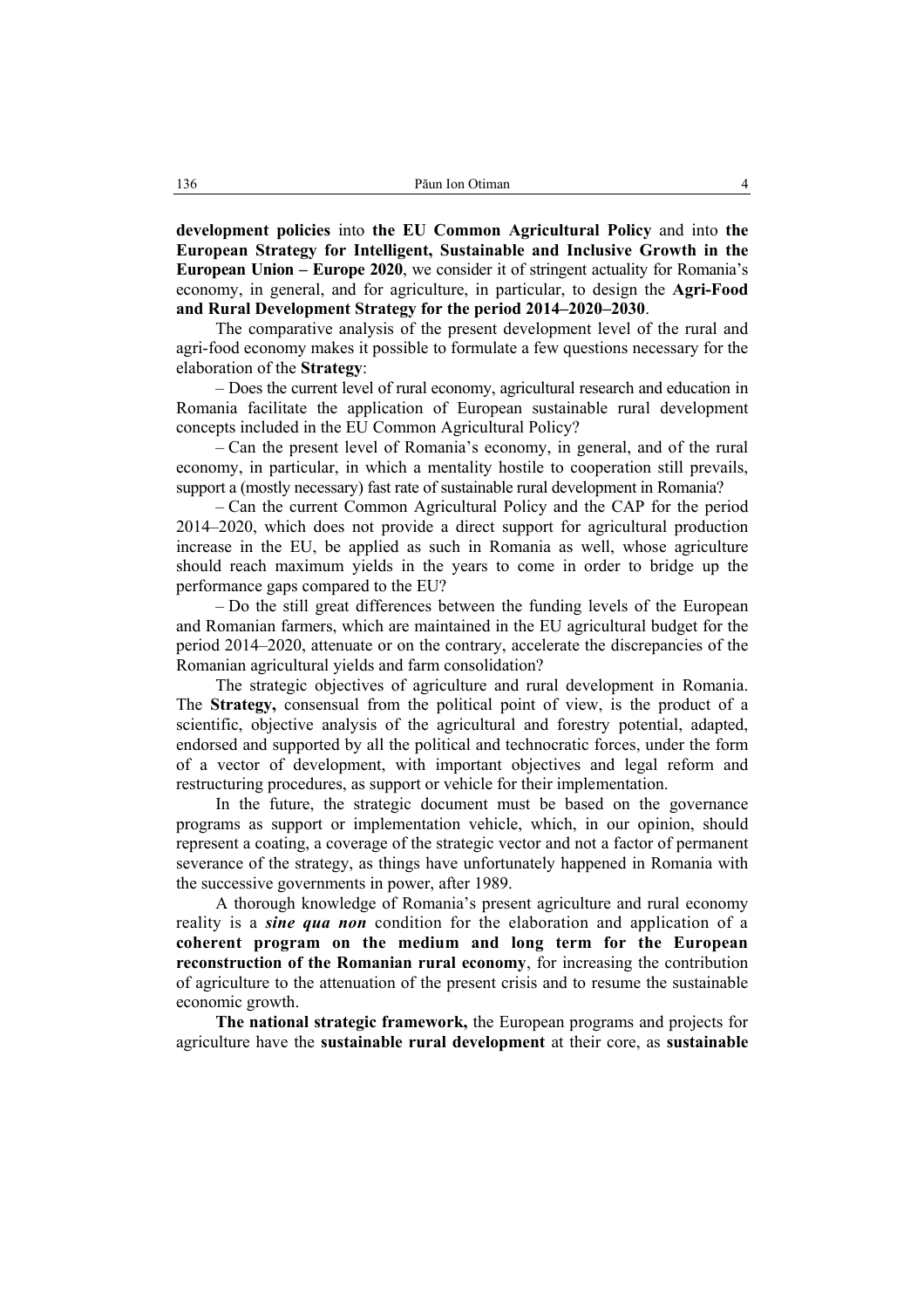**economic growth** factor, which presupposes a **strong rural economy**, based on a **modern rural infrastructure**, an **adequate technical equipment of the rural area of localities and rural dwellings by using the local natural resources (in the rural area) renewable in the economic circuit, environment and landscape protection** and, as their effect, **reaching an acceptable rural living standard, through the alleviation of the severe poverty in the rural area**.

**The sustainable economic development** can be reached, in the first place, only if **medium and long-term investments are made in the consolidation of farms and agro-processing units**, in advanced technologies, in the adequate equipment of the rural territory, through irrigation and desiccation systems, antierosion works, forest belts for the protection of fields, anti-flood systems, etc. The direct financial support from the EU and national funds should be directed for putting in effect these premises of the sustainable rural development. At the same time, the legislative, institutional and financial actions should be intensified in order to increase the competitiveness of the international and national trade circuits, to increase the participation of the Romanian agricultural products on third markets, the European Common Market in particular, as well as to attenuate the risks and turbulences caused by the annual and multi-annual production and price fluctuations. An increased focus should be laid on the extension of the regional and local market.

**The rural area development** is based on the **sustainable rural development** concept, the extension and diversification of the rural economy presupposing the harmonious blend between the **agricultural (and forestry) component and the agri-food and non-agricultural rural economy component**, based upon the following principles:

1. **Agriculture**, in the predominantly agricultural areas, and forestry, in the rural mountain areas, represent the **backbone of the rural area**. Although significant changes have been lately produced in the role and function of agriculture, this remains the main component of any rural development strategy. At the same time, as regards agriculture development, the focus must change from its **productivist aspect** to its **multifunctional character.**

2. Having in view the fact that Romania's most valuable renewable natural resource is **soil** (agricultural land), the main decision-makers of the country have the political, economic as well as moral obligation towards the present generation as well as towards the future generation, to ensure, through adequate agricultural policies, the sustainable exploitation of the soil resource at the level of its productive potential. The increase of the agri-food production and forestry economy should not be seen as an objective "per se", but rather as an objective **of providing food security for Romania's population** as well as a **prospective objective of Romania,** having in view the world demographic forecast estimated at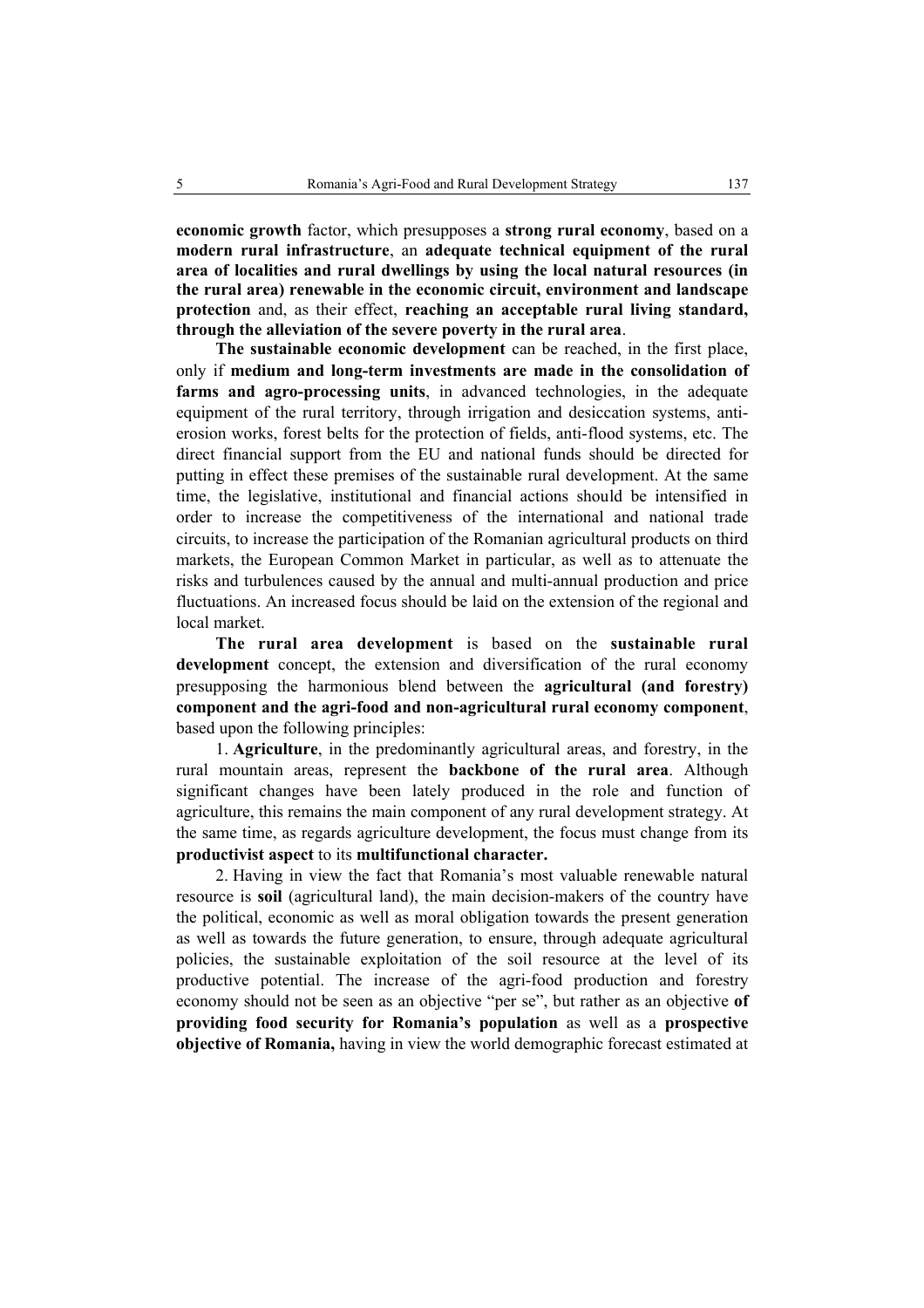about 9 billion people for the next two-three decades. The increase of agricultural yields at the level of the soil (ecologic) natural potential must be obligatorily correlated with the absorption potential of the domestic and foreign markets.

3. The priority of agriculture and rural economy modernization according the **National Strategic Framework**, in our vision, should be based on the vital economic and social functions of the agri-food system: **ensuring a balanced food supply for the population (food safety implicitly), the necessary raw products for the non-agricultural activities and an active and profitable export of agrifood products, increasing the landscape resources of the countryside, while ensuring a decent living standard and environment protection.** At the same time, the **rural economy**, in general, and **agriculture, in particular, represents a huge outlet for the upstream and downstream branches**, directly contributing to the development of non-agricultural branches, as well as of the sectors related to agriculture (and forestry).

The *priorities* **of the Strategy for the period 2014–2030** were formulated starting from the functions of the rural area and economy, of Romania's agriculture, the need for their fast development, the new partnership between Europe and the farmers, according to the CAP Reform for the period 2014–2020, namely:

– Obtaining an agriculture and food production to ensure national food security and to guarantee the food safety for the population through:

- doubling the agricultural yields in the next ten years, compared to the 2000–2010 decade;
- doubling the value of crop and livestock production in the next decade, compared to the production of the year 2010;
- doubling the value of processed agri-food production compared to the year 2010;

– Fully meeting the domestic needs of high-quality food products and obtaining a surplus of food products, available for export;

– Reaching long-term sustainable ecologic equilibrium of the rural area through public, public-private or private investments in infrastructure works for territory protection and equipment (irrigation systems, hydro-melioration protection systems, protective forest belts, afforestation of degraded and cleared land areas,  $etc.$ );

– Conservation and protection of renewable natural resources (soil, water, air, biodiversity) and sustainable use of agricultural natural resources, of soil in the first place, biodiversity conservation, application of policies targeting the climate change effects attenuation;

– Getting the national education and scientific research system compatible with the European one, ensuring a sustainable partnership between this and the Romanian agri-food system;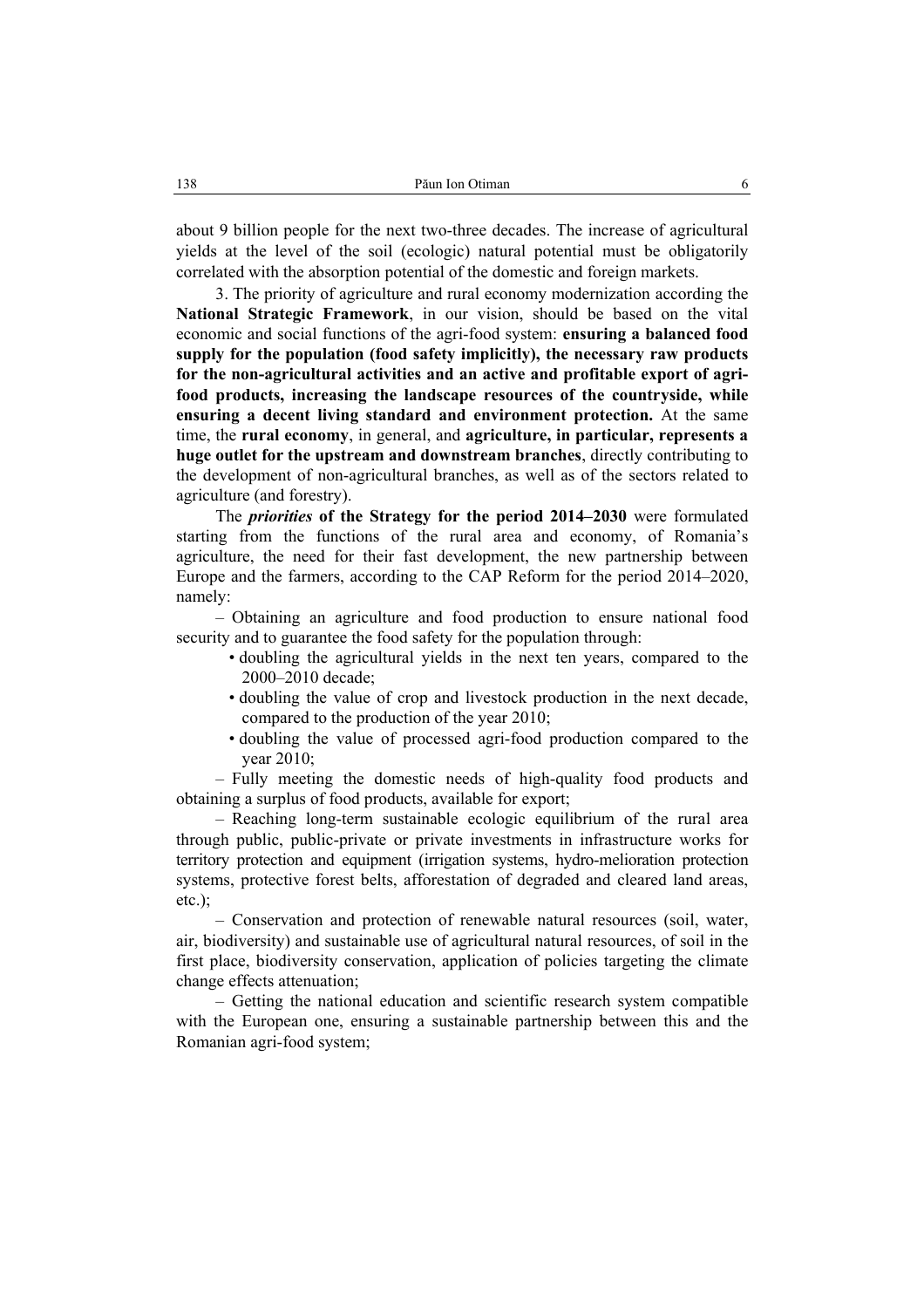– Balanced territorial development of the agricultural rural economy, development of rural SMEs and employment growth, by providing support to the active rural population in the first place;

– Equilibration of the Romanian food balance (and of the balance of payments) and increase of the Romanian agri-food exports;

– Contraction of less-favoured rural areas and severe rural poverty alleviation.

Romania has only one chance for agriculture development: **massive, yet rational allocation, optimum if possible, of investment capital in rural infrastructure, agricultural territory equipment** (about 1.7 mil. irrigated ha, magistral canal for irrigations and navigation Siret-Bărăgan, planting the field protection belts on about one million hectares in the driest areas, modernization of agricultural holdings, development of enterprises for storage-processing of agrifood products (not only cereals) as well as the increase of operation capital both from own sources and from advantageous banking credits provided to agricultural holdings to support the proposed production levels for the 2015, 2020, 2025, 2030 horizons).

From the calculations made, it results that Romania has a food potential for 38.5 million persons, at the 2030 horizon, and availabilities for export and nonfood consumption of agricultural raw products of about 49–50 billion  $\epsilon$ .

*The scope of* **Romania's Rural Strategy** is mainly determined by the need to establish guiding lines for Romania's agriculture and rural area sustainable development as one of the basic components for resuming Romania's economic growth.

*The need* of the Strategy is determined by three main factors of agriculture development:

– natural, material and human resources of the Romanian agriculture;

– ecological suitability of Romania's agricultural resources to supply agrifood products on the world market;

– need to ensure the national food security and to guarantee food safety for the population.

In one word, the construction of the **Rural Strategy** is based on three pillars: **AGRICULTURE, FOOD AND ENVIRONMENT**, each of these having a vital importance for the social peace in Romania and for the continuous improvement of the Romanian rural living.

Drawing up the **National Strategic Framework for Rural Areas** is based on two fundamental ideas if its construction:

a) the current situation of agriculture and the ecologic and economic potential of the rural areas from Romania;

b) Romania's EU membership and the need to integrate Romania's agriculture into the European agri-food area and to get it compatible with the Common Agricultural Policy of the EU.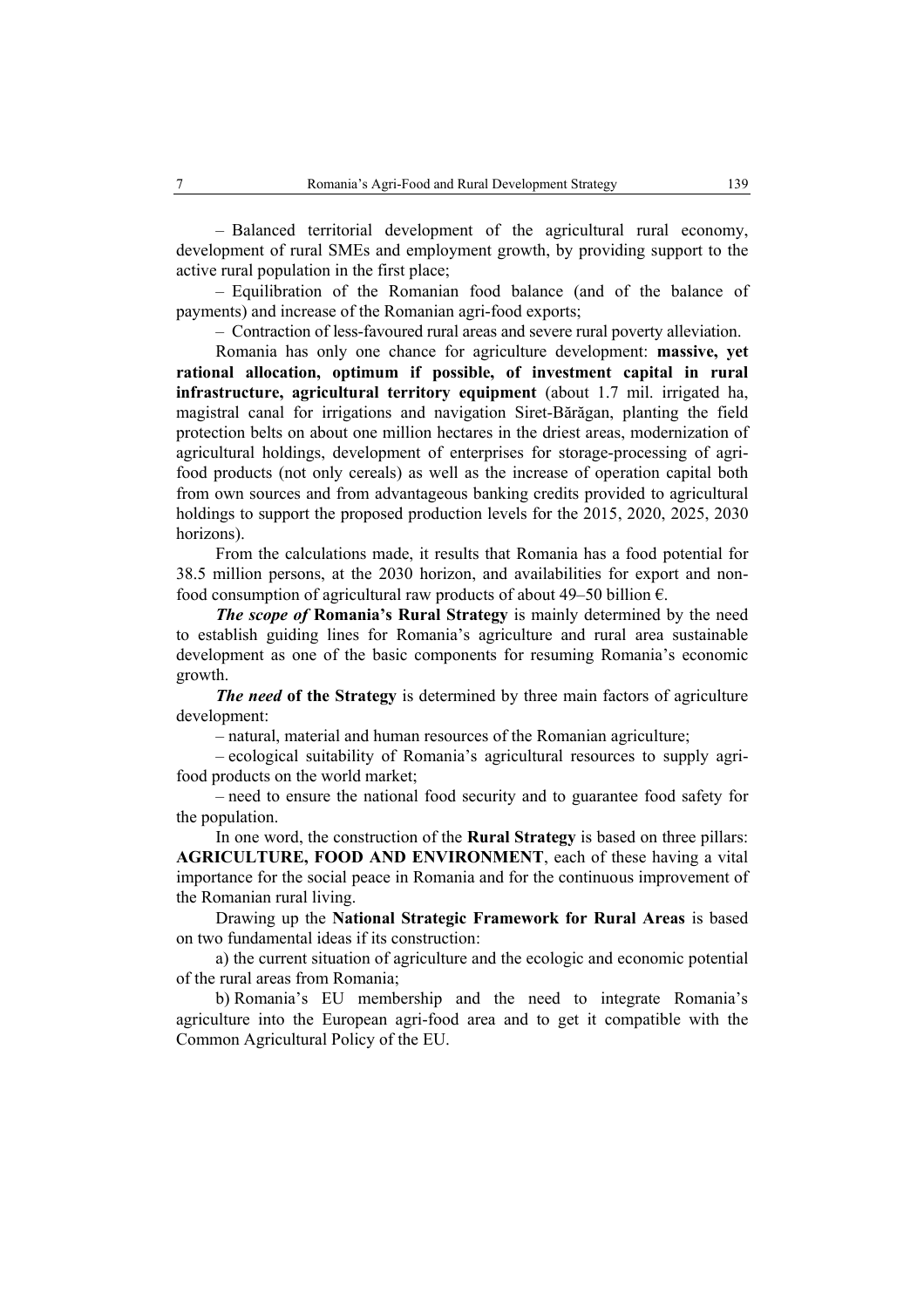## **a) Current situation of Romania's agriculture and rural area**

We shall next present the realities of the Romanian rural area after 20 years of agrarian reforms, **the current situation of agriculture and rural area in Romania** being the result of political, economic, juridical and social actions and events accumulated throughout the 20th century, as well as of the effects of the current agricultural policy after 1989.

Four major changes (four fractures of the Romanian agricultural structures in only one century can be considered – the great agrarian reform in the year 1921, the agrarian reform of the year 1949, agriculture collectivization in the period 1949–1962 and the effects of the Land Law of the year 1991 and of its related laws) made it impossible to conceive, and mainly to implement a **long-term agricultural project in Romania**, similar to that in most (West) European countries. The major successive system changes resulted in the instability and, which is most critical, in the absence of continuity, stability and sustainability of the national agricultural system.

The effects of the agricultural policies (reforms, restructuring, adjustment), applied on a contradictory basis, lacking continuity after 1989, generated a fluid, non-structured, non-performant, non-competitive, mostly subsistence agriculture; this situation was accompanied by a shift from the large-sized farming units (state farms, cooperative farms), characteristic to the Eastern European socialism, to the large farming units (associations, companies) in an early stage of capitalism with a total area of more than 5 million hectares into ownership.

The prevailing reality of the Romanian rural area is marked by serious economic and social phenomena, the most obvious being the following:

– **disagrarization**, as a result of non-farming the agricultural land and turning it into idle land (about 1.5–1.7 mil ha/year), disuse of natural pastures, which grew wild (over  $1-1.2$  mil ha), of the vine and fruit-tree plantations, utilization of only maximum 8–10% of the country's irrigation potential;

– severe **decline of livestock production importance** in agriculture, by the drastic diminution of livestock herds, loss of their genetic potential, destruction of most livestock production premises, etc.; the share of livestock production in total agricultural production reached about 35%;

– obvious **social and physical desertification** of the rural area, depopulation and strong demographic ageing of the rural population, decline of agricultural labour force in quality and professional terms;

– existence of huge **poverty pocket**, which is growing larger in many rural areas from Romania;

– **the rural economy is mainly a primary economy**, agriculture accounting for about  $60\%$  of its structure (compared to about  $14-15\%$  in EU), with negative effects upon the employment of active rural population, low processing level of agricultural raw products and consequently low value added and low taxation of agricultural and food production;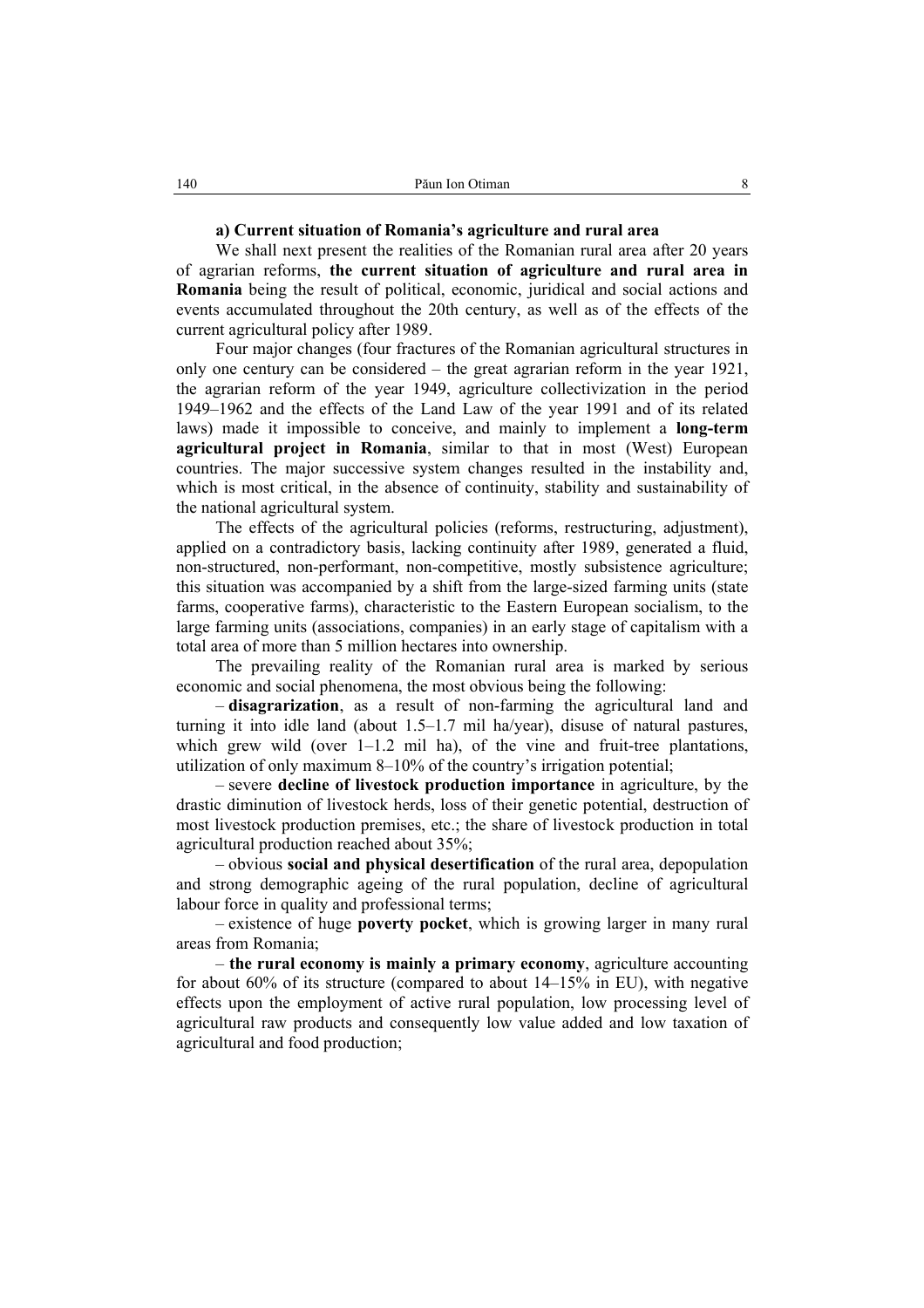– quasi-total disappearance of the social rural economy (handicraft cooperatives, small village handicraft workshops and private family workshops providing services); this phenomenon resulted in about one million small rural craftsmen becoming unemployed or being obliged to retire before their due retirement age;

– **rapacious exploitation of forests**, mainly in the areas with the most valuable forests of the country: Susana, Haughtier, Murmured, the Pausing mountains;

– lack of real **administrative autonomy and decentralization** (administrative subsidiarity) in the case of rural development (either local or regional), which is a true "chimera" in Romania's case. All the rural development programs (European, national, regional or local) are evaluated, approved and funded only at Bucharest, by the ministries. This aspect results in huge promotion, funding and execution costs, and furthermore, it generates permanent and sustained corruption (most often under coverage and with political control), absence of transparency, equity and equilibrium.

The analysis of causes that generate major deficiencies in rural development, technical and economic non-performance in agriculture reveals a chronic scarcity in the allocation and utilization of funds, of production factors, together with a defective management on most agricultural holdings and agricultural commercial companies and agro-processing SMEs, as well as great deficiencies in the management of the chains taking over, storing, processing and marketing the agrifood products (agricultural market operation).

The effects of **capital scarcity** are materialized into low agricultural yields, compared to those in the EU: 40–45% of average cereal yields, 35–40% of the value of primary agricultural output (800–900 €/ha in Romania versus 1800–2000  $\epsilon$ /ha in EU) and only 1  $\epsilon$  processed food production obtained from 1  $\epsilon$  primary agricultural production, compared to  $2.5 - 3 \in \text{in EU}$ .

The analysis of the **Romanian agri-food consumption** data reveals negative aspects from the economic and social point of view, both for agriculture and for the general economic balance of the country:

– the share of food expenses in total population's expenses (about 40–45%) is maintained at extremely high levels, with values twice as high compared to the EU-25 average and almost 2.8–3 times higher compared to EU-15 average;

– although the share of food self-consumption was significantly down, from  $64.9\%$  in the year 2000, to 41% in the year 2007, it is still the highest in EU-27, three times higher compared to the EU-15 Member States;

– in absolute value, the food consumption per capita in Romania is at the minimum level of subsistence, with 9.41 RON/day (about 2.24  $\epsilon$ /day) in 2009, much under the daily consumption (by about 2.2–2.5 times lower) of the average consumption level of the EU countries;

– **the food expenses from imports have a too high share, unacceptable for an agricultural country like Romania** (17.9% of the food consumption and 34.1% of the cash food expenses).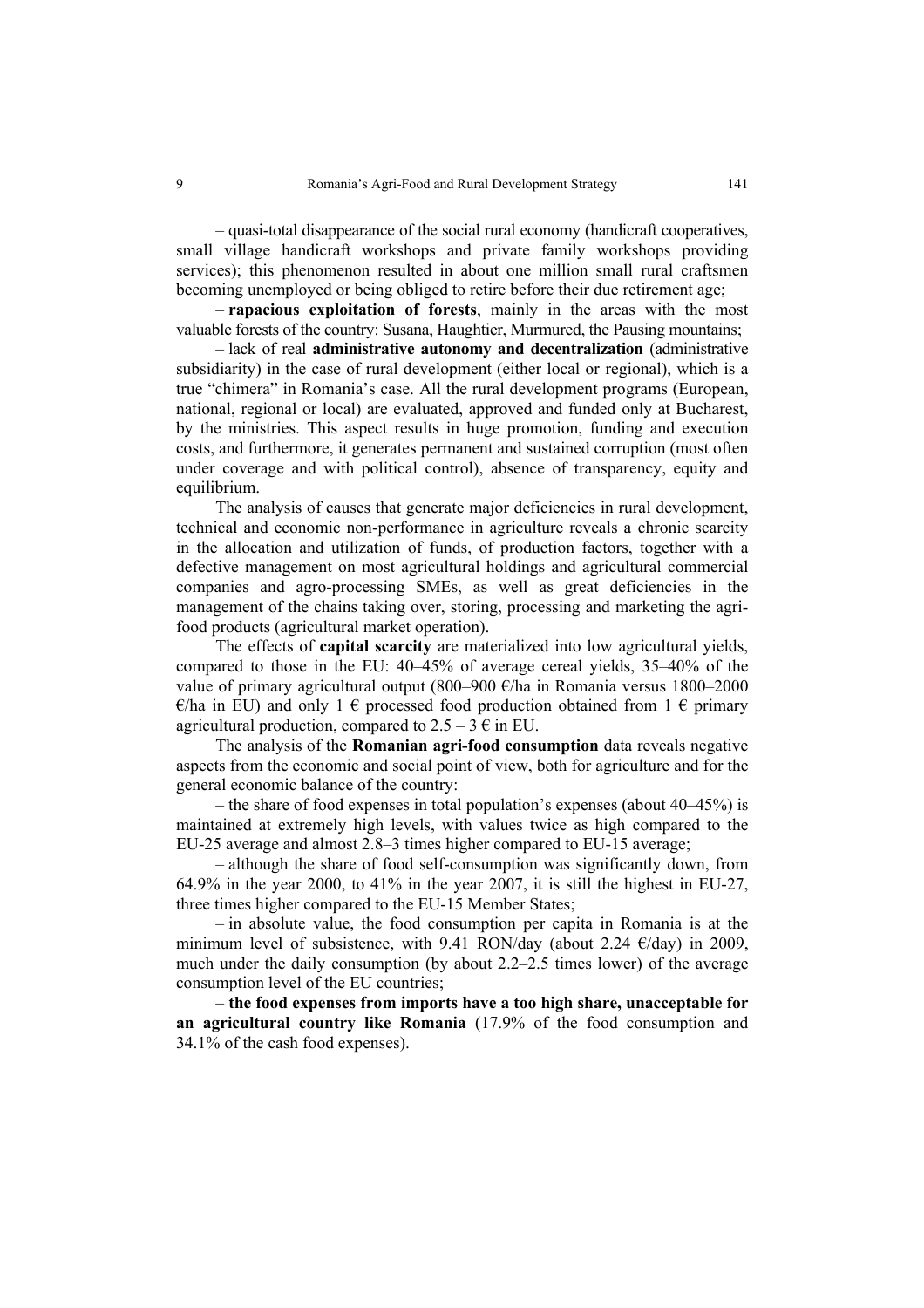The value of foodstuffs imported by Romania reached 4.66 billion euro in the year 2012, while the share of imported food products in Romania's population's food consumption increased from 11.4% in the year 2000 to 25.1% in 2008, yet down by 3.3% in the year 2009, due to the diminution of imported food consumption as a result of the population's incomes diminution.

It is important to highlight that more than **60% of Romania's food imports are products that could be obtained from the domestic production: meat and meat preparations (more than 32% in recent years), grains and wheat flour (maximum 20% in 2003, yet 8% in 2007), soybean and soybean oilcakes (almost 50% of the necessary amounts after 2005, when the cultivation of GMO soybean was banned; in the period 2001–2004, the trade balance in soybean and soybean oilcakes was positive), fresh vegetables, fruit and flowers (8–12% each year in the period 2000–2009), sugar, tobacco, hops, etc**.

The constraining factor in Romania's agriculture is represented by the **assets and operating capital**: the endowment of a Romanian farmer is by 16–17 times lower on the average compared to a EU farmer (540  $\epsilon$  /farmer in Romania compared to  $9000-9200$  €/farmer in EU); the operation expenses in cereals account for 50.5% in Romania compared to France, while the banking credits provided to the Romanian agricultural holdings are 15–16 times lower compared to the credits provided to the EU farms (110€/ha in Romania and 1700–2000€/ha in EU).

## **b) On Romania's EU membership and the requirements of Romania's agriculture integration into EU CAP**

The technological performance gaps, measured by the average yield/ha in cereals, are obvious not only when we take into consideration its low level but also by its strong fluctuation and instability. In countries like France, Italy and Germany, an **annual production differential** (difference between maximum and minimum yearly yield) of about 1300 kg/ha is noticed in the cereal crops, in an average multi-annual yield of 6300 kg/ha (20.6%); by comparison, in Romania the maximum differential is 2000 kg/ha, in an average multi-annual yield of only 2770 kg/ha (74.1%), which undoubtedly proves the lack of performance and the great yearly agricultural fluctuations in Romania, as well as the unacceptable dependence on the weather conditions.

The **non-performance of the yearly agricultural yields** is generated in the first place by the **still (too) high dependence on the annual weather conditions**  (meteo-dependence of agricultural production) as the irrigation systems are largely degraded and non-functional, by the precarious farm endowment in irrigation equipment and the high cost of irrigation water, as well as by the **use of obsolete agricultural technologies,** with low application of performance enhancing inputs (fertilizers, crop protection substances), as well as of obsolete equipment from the point of view of energy consumption and productivity. The drought, which is increasingly frequent, negatively impacts the agricultural yields, mainly in the Romanian Plain, Dobrogea and Moldova, where the largest irrigations systems are found, built up in the period 1960–1990, yet non-functional or non-utilized for about 20 years.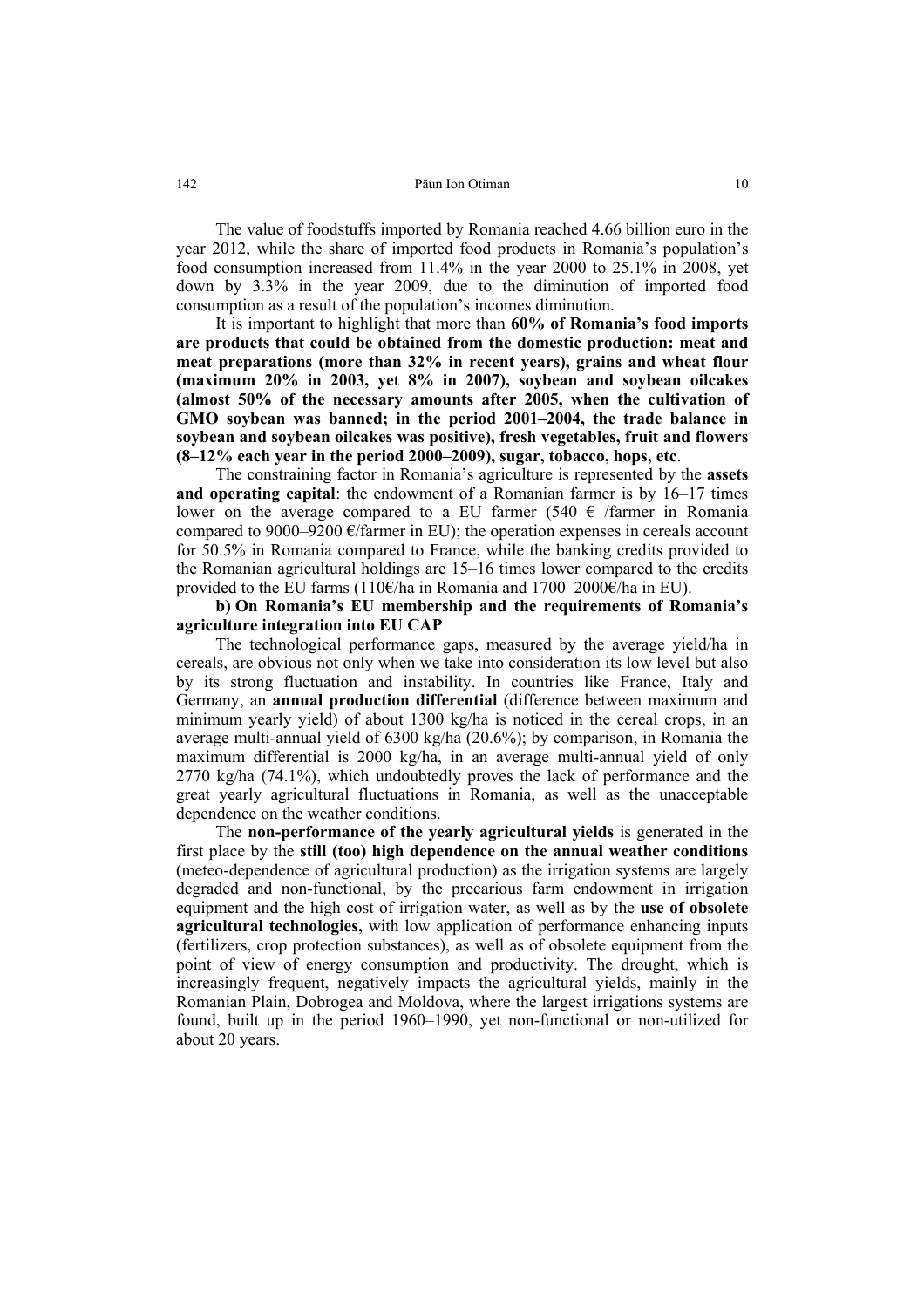In the EU rural regions, economy is significantly influenced by the agricultural activity, and the construction of the **Strategy** under the three priorities of post-Lisbon Agenda is based on the following:

– **intelligent growth** – development of knowledge and innovation-based economy (the technological research and development combined with the efficient utilization of existing resources enhance productivity);

– **sustainable growth** – promoting a more efficient economy from the point of view of resource utilization, more competitive and greener, may lead to the supply of "public goods" (e.g. habitat conservation, biodiversity and rural heritage maintenance) that can contribute, in the envisaged areas, to job creation through agriculture extensivization and supply to local markets;

– **favourable growth of social inclusion** – promoting an economy with a high employment rate, which should contribute to social and territorial inclusion (about 13.6 million people are directly employed un agriculture, forestry and fisheries and other 5 million are employed in the agri-food sector, summing up 8.6% of total jobs in EU and 4% of EU GDP).

EU agriculture is confronted with a series of problems generated by the economic crisis, namely:

– food security problems concerning high discrepancies in production and distribution;

– impact of price volatility upon costs and prices, both for the buyers of agricultural products and for farmers;

– price variations that are not reflected in the food chain;

– productivity decrease and trade deterioration;

– pressures for production intensification due to cost increase;

– attenuation of climate changes and adaptation, conservation of natural resources, improvement of resource efficiency and sustainable development at all levels.

These would be the reasons why the CAP Reform should approach both the market and the political failures, in the context in which:

– the markets need more transparent signals;

– the policies should target new challenges;

– productivity and innovation should target sustainable growth.

The **European Strategy for Smart, Sustainable and Inclusive Growth – Europe 2020** establishes the modalities by which CAP must solve up the abovementioned challenges.

The *economic* field will have as political objective the **viable production for food** that should contribute to agricultural income increase and limit its annual and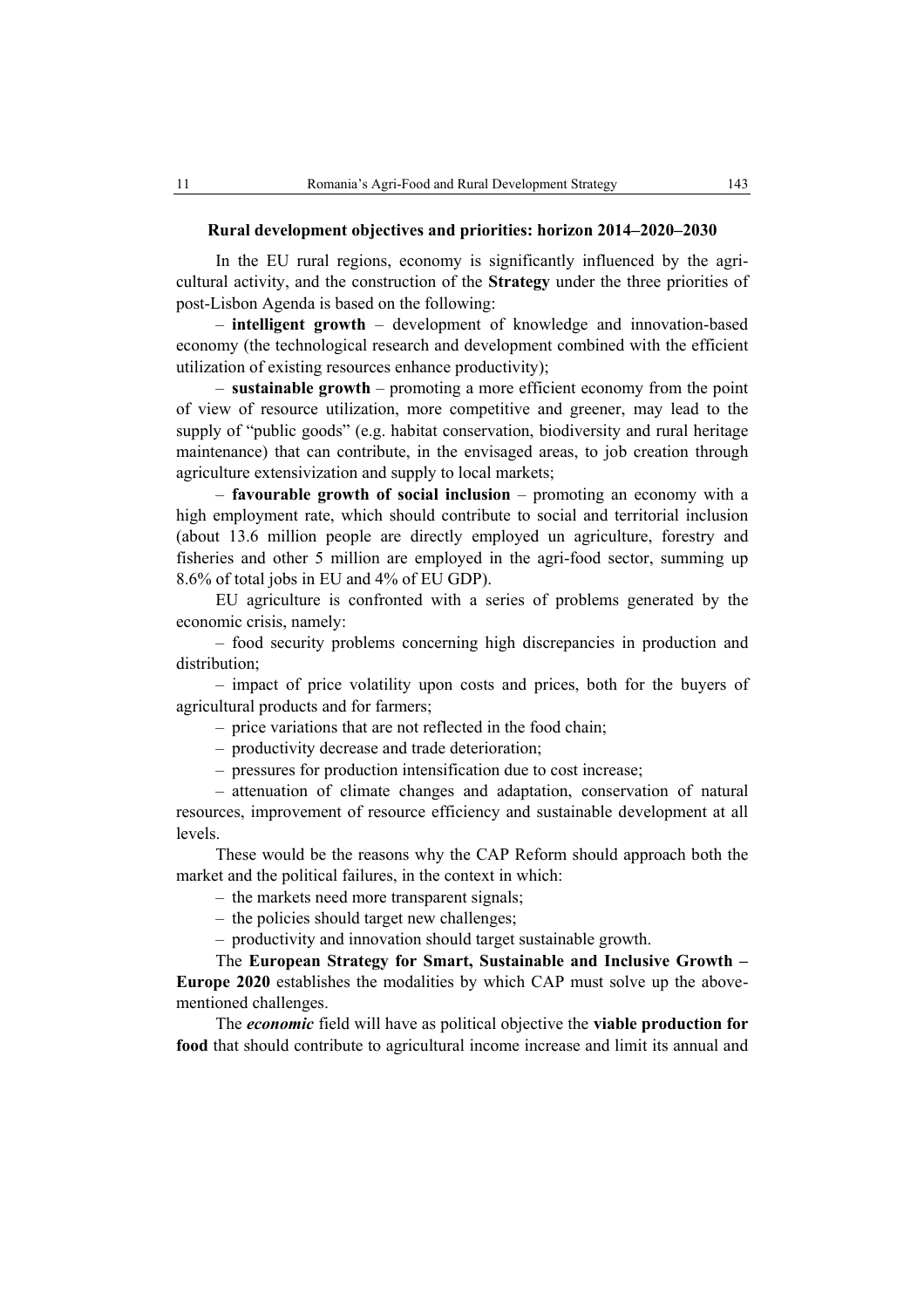multi-annual fluctuations. Price and income volatility as well as the natural risks are much more pregnant than in other sectors, and farmers' incomes and profitability are at lower levels that those in the other sectors.

The improvement of the agricultural sector competitiveness must consolidate the position of this sector in the **food chain**. The agricultural sector is fragmented compared to other sectors in the food chain, these being better organized and with a greater bargaining power. Furthermore, the European farmers have to face the competition on the world market, at the same time having to comply with high environment protection, food safety and quality and animal welfare standards.

The compensation of production difficulties in the areas with **specific natural handicaps**, as a high land abandonment risk exists in these regions. Although the greenhouse gas (GHG) emissions in agriculture have decreased by 20% since 1990, sustained efforts are needed to reach the EU Agenda energy and climate objectives, in order to cut the GHG emissions, to adapt and bring a positive contribution by carbon sequestration and biomass production, based on innovation. Climate changes, soil depreciation, water and air quality, habitats and biodiversity should be also approached.

As regards the *environment and climate changes*, the political objective is represented by the **sustainable management of natural resources and attenuation of climate changes** that should guarantee the sustainable production practices and to ensure the supply of **public goods that respect the environmental conditions** as many public benefits generated by agriculture are not remunerated through a normal operation of markets, to favour the innovation-based ecological development – **green growth**, which requires the adoption of new technologies, development of new products, change of production processes and support the consumers' new expectations, to have in view **the actions reducing the effects of climate changes**, as well as to permit agriculture to adapt to climate changes. As agriculture is particularly vulnerable to the climate changes impact, a better adaptation of this sector to the effects of weather fluctuations can reduce the negative effects of the weather changes.

Even though a great number of *rural areas* are increasingly influenced by factors external to agriculture, this remains the engine of the economy in most European countries. The vitality and potential of many rural areas remain strongly linked to the existence of a **competitive and dynamic farming sector**, attractive for the young farmers. This particularly holds true for the predominantly rural areas, where the primary sector accounts for about 5% of the value added and 16% of the number of employees in the new member states, where it is very important to consolidate the recent productivity growth as well a to reach the full agricultural potential. Furthermore, agriculture plays an important role in the rural areas by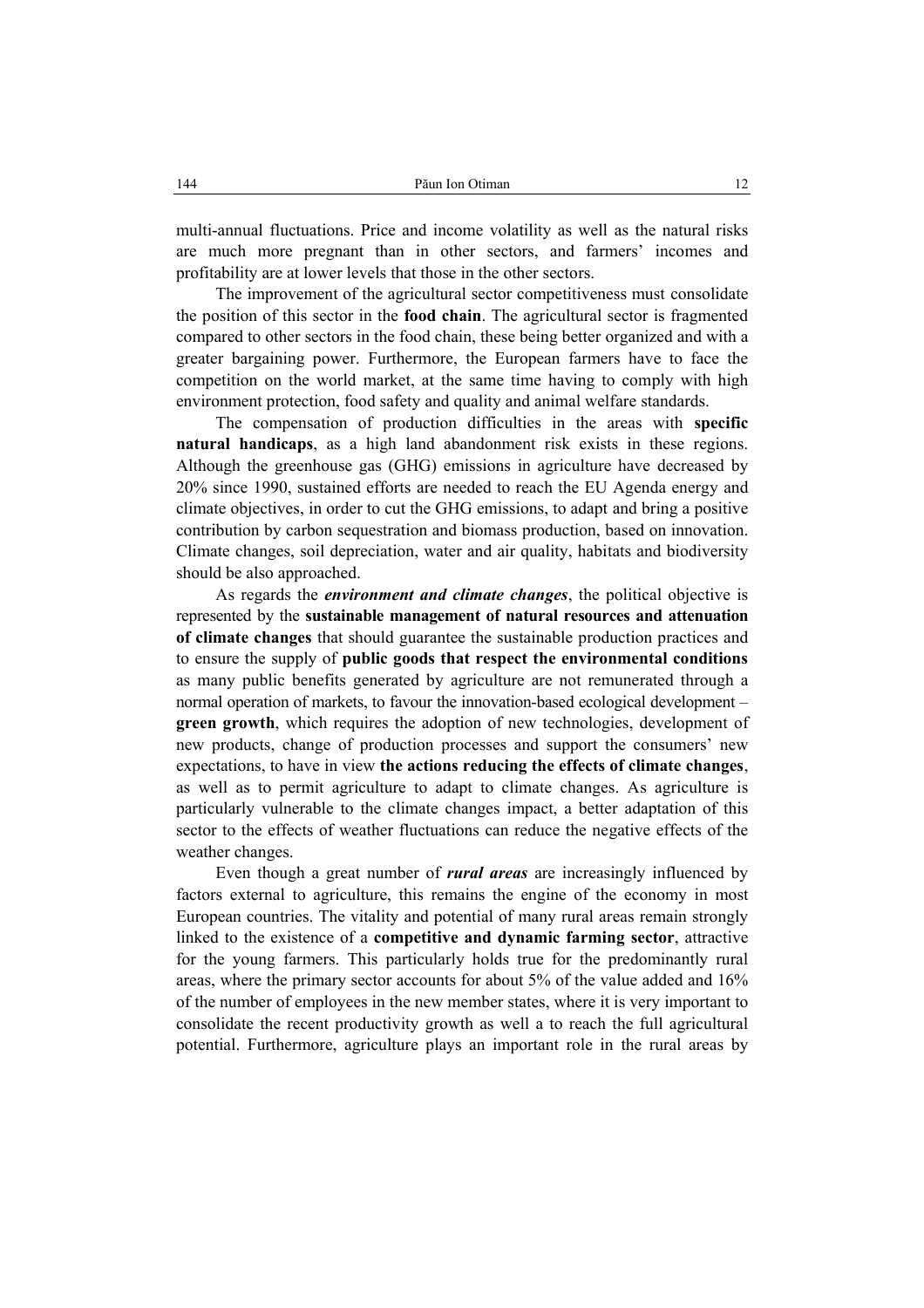generating additional economic activities, mainly in close connection to agroprocessing, tourism and trade. In many regions, mainly in the new member states, agriculture is both the backbone of the rural economy and the foundation stone of local traditions and social identity.

The European programs and projects for agriculture have the **sustainable rural development** at their core, as **sustainable economic growth** factor, which presupposes a string rural economy, based on modern rural infrastructure, an adequate technical equipment of the rural territory, localities and dwellings, the utilization of local natural resources (from the rural area), renewable in the economic circuit, environment and landscape protection, and, as an effect of these, a decent rural living standard.

**The new philosophy of rural area development** is based on the **sustainable rural development c**oncept, which presupposes the harmonious blending of the **agricultural (and forestry) component and the rural agri-food and non-agri cultural economic component**, based on the following principles:

**–** concordia between the rural economy and the environment (economyecology equilibrium);

– the sustainable, durable development programs should include a medium and long time horizon;

– diversification of the agricultural economy structure, through pluriactivity, in the first place by expanding the agri-food economy, the non-agricultural economy and rural services;

– naturalization of rural area, by the most intact preservation of the natural environment;

– the anthropized environment, created by humans, should be as close as possible to the rural natural environment;

– the utilization of local natural resources in the rural economic activity, of renewable resources in the first place.

Having in view the balanced geographic structure of Romania's agricultural land resources, the distribution by relief units, the ecological areas of our country enable a balanced practice of the different farming systems (intensive, organic, multifunctional, conservative, biotechnological), and out of this reason the strategy should decide upon the forms of agriculture and agrarian and rural structures that Romania should develop:

– **what type of agriculture Romania should practice, for what kind of social and economic future of the country?** 

– **what type of agriculture, for what kind of environment?** 

– **what type of agriculture, for what type of rural development?**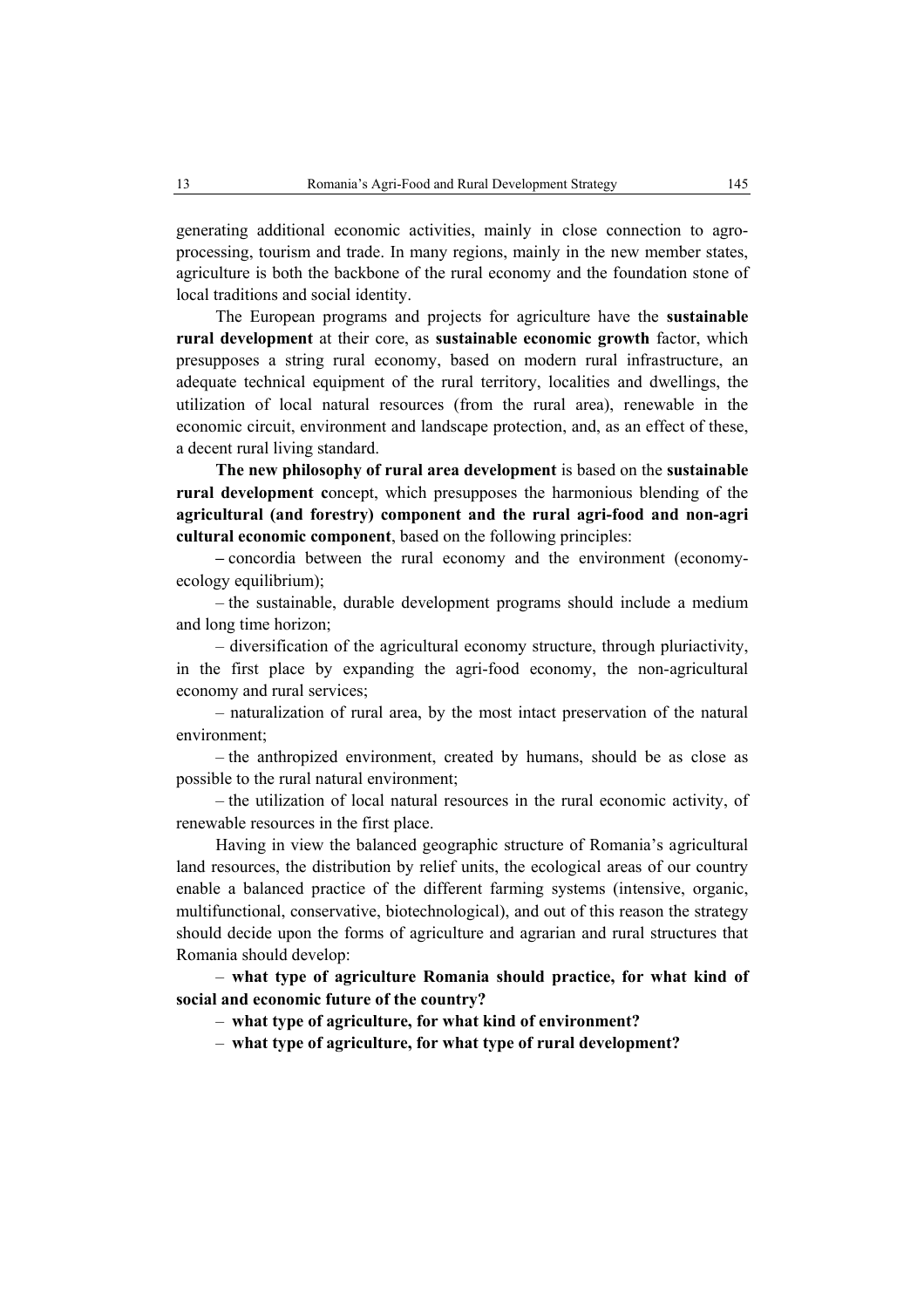– **what type of farming structures, so as to make them comparable and competitive with the West-European ones?** 

– **what kind of agrarian policies should Romania promote so as to get them compatible with those from the European Union?** 

If we strictly refer to the present orientation of Romania's agriculture, after the accession to the EU, the dilemmas are even more numerous:

- **conventional and/or biotech agriculture;**
- **conventional and/or organic agriculture;**
- **modern and/or traditional agriculture;**
- **family and or/large-scale agriculture;**
- **semi-subsistence (subsistence) and/or commercial agriculture;**
- **intensive and/or conservative agriculture;**
- **multifunctional and/or monoculture agriculture;**
- **food and/or biofuel production**.

Starting from the agricultural performances and the low development level in Romania, seen on a comparable basis in time with those from the EU, we consider that these are at the level of the West-European countries *from the period 1955– 1960* and consequently, Romania's agricultural strategy should focus on **farm consolidation and the massive increase of agricultural yields** in the first place, through massive investments in the Romanian agri-food system.

**Intensive farming**. Romania should place the development of **intensive farming** in the favourable ecological areas at the core of its agrarian policies. Without increasing the technical performances of agriculture in the crop and livestock production sectors up to the average level of EU-15, at 2020 horizon, and to the average level of the countries with a developed agriculture, at 2030 horizon, Romania's food consumption will continue to depend on the Community agri-food trade.

**Organic farming**, as variant of multifunctional agriculture, presupposes the increase of the production technology components with an increase labour input, and consequently, the attraction of additional labour force in agriculture. It is estimated that at present, in the rich countries, organic farming is practiced on about 4–5% of the agricultural land area, and due to the much higher *eco* product prices, **one cannot expect a significant increase of areas under organic crops, on a "massive ecologization" of agricultural production implicitly in the next 2–3 decades**. As a result, the increase in number of rural population employed on organic farms cannot be significant, yet it can relevant for the new concept of agriculture and for the organic farm philosophy.

**Multifunctional agriculture**, even though from the strict point of view of yields and profit is less performant for the farms that practice it (compared to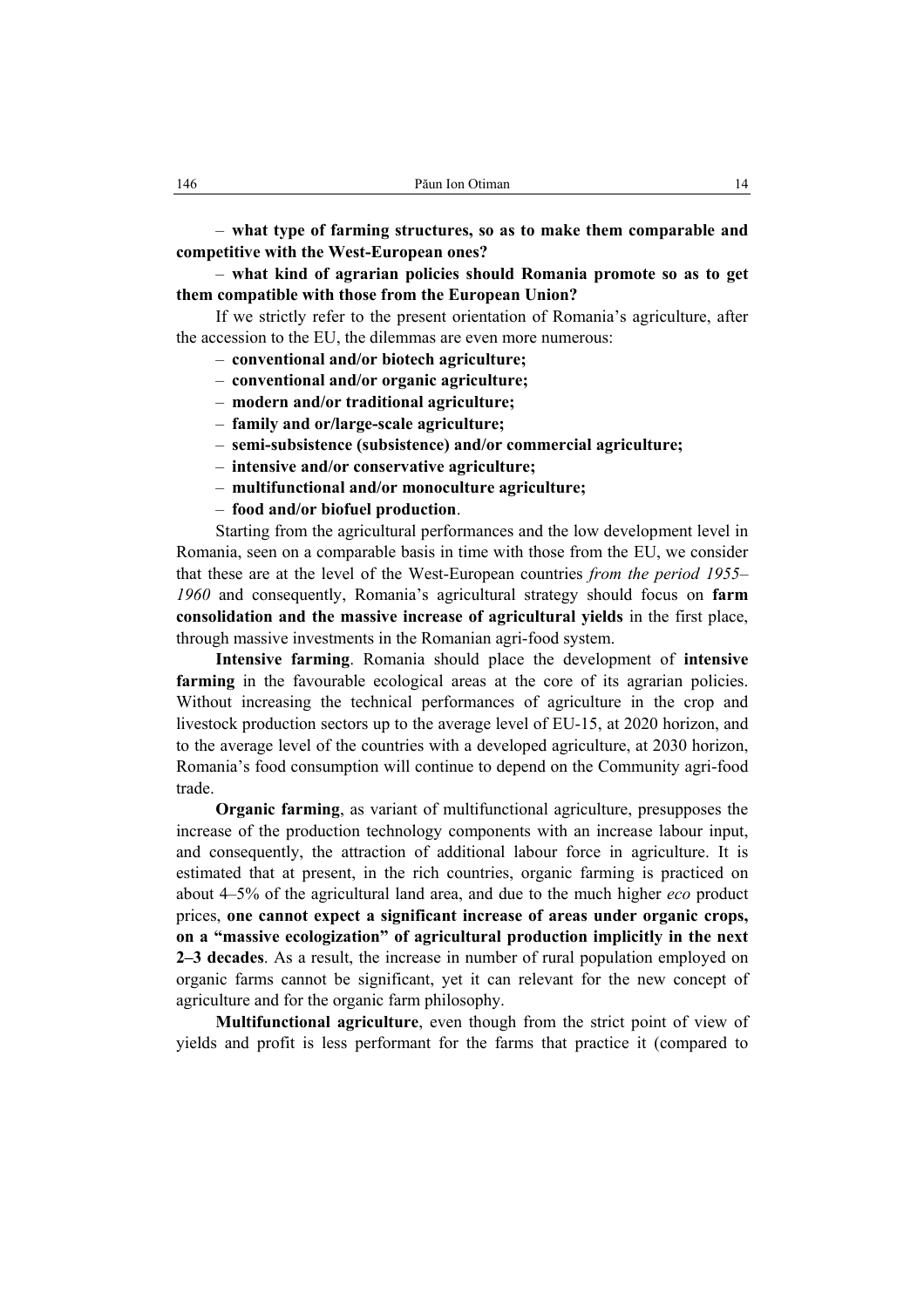intensive farming), it is preferred from other points of view (tourism, landscape, environment protection, ecologic, social). Multifunctional agriculture, in principle, complies with all the economic functions as in the case of intensive and specialized farming, yet acquiring new functions, namely:

– conservation of vital biodiversity elements (flora, fauna, soil, air, water), through their sustainable use under ecological farming practice that ensures the stability and preservation of agro-eco-systems;

– harmonization of the social and cultural functions of the rural area, in close relation to a healthy and diverse agriculture;

– production of energy raw materials (new and extremely important function in the areas with surplus food production);

– tourism capital increase, through the landscape heritage preservation and enrichment.

Multifunctional agriculture presupposes the use of an increased number of persons employed in agriculture, in longer periods of time throughout the agricultural year, compared to intensive, specialized, conventional agriculture.

**The conservative agriculture**, through the applied technologies, essentially contributes to the agricultural environment protection, diminution of carbon dioxide and combustion gas emissions (due to the mechanical works), quasipermanent green cover of soil, biodiversity conservation, landscape improvement and enrichment, and to the optimum use of the main agricultural resources – soil and water in particular. Having in view the long-term effects of conservative agriculture upon the environment, upon soil in the first place, the technical performance difference of the respective farms **must obligatorily get financial and fiscal support**.

**Agriculture source of green energy**. The first far-reaching energy crisis in the eighth decade of the 20th century, as well as pollution diminution represent new challenges for agriculture. **The bioenergy agricultural production** is one of the energy alternatives to the crisis of fossil energy sources, which will be exhausted on shorter or longer term; thus, agriculture has acquired a new function: **producer of raw energy materials**. The EU directives provide for the increase in share of biofuels from 2% of total energy consumption in the year 2007 to 10% in the next ten years and to 20% after 2020.

**Biotech agriculture**. The accelerated evolution of research in genetic engineering and biotechnology had a direct effect in agriculture, materialized into the unprecedented assimilation of scientific results, resulting in the increase of areas under genetically modified crops (GMO crops), used both for increasing the production of foodstuffs and for the increase of agriculture share in energy economy. As regards the energy function of agriculture, we consider that the major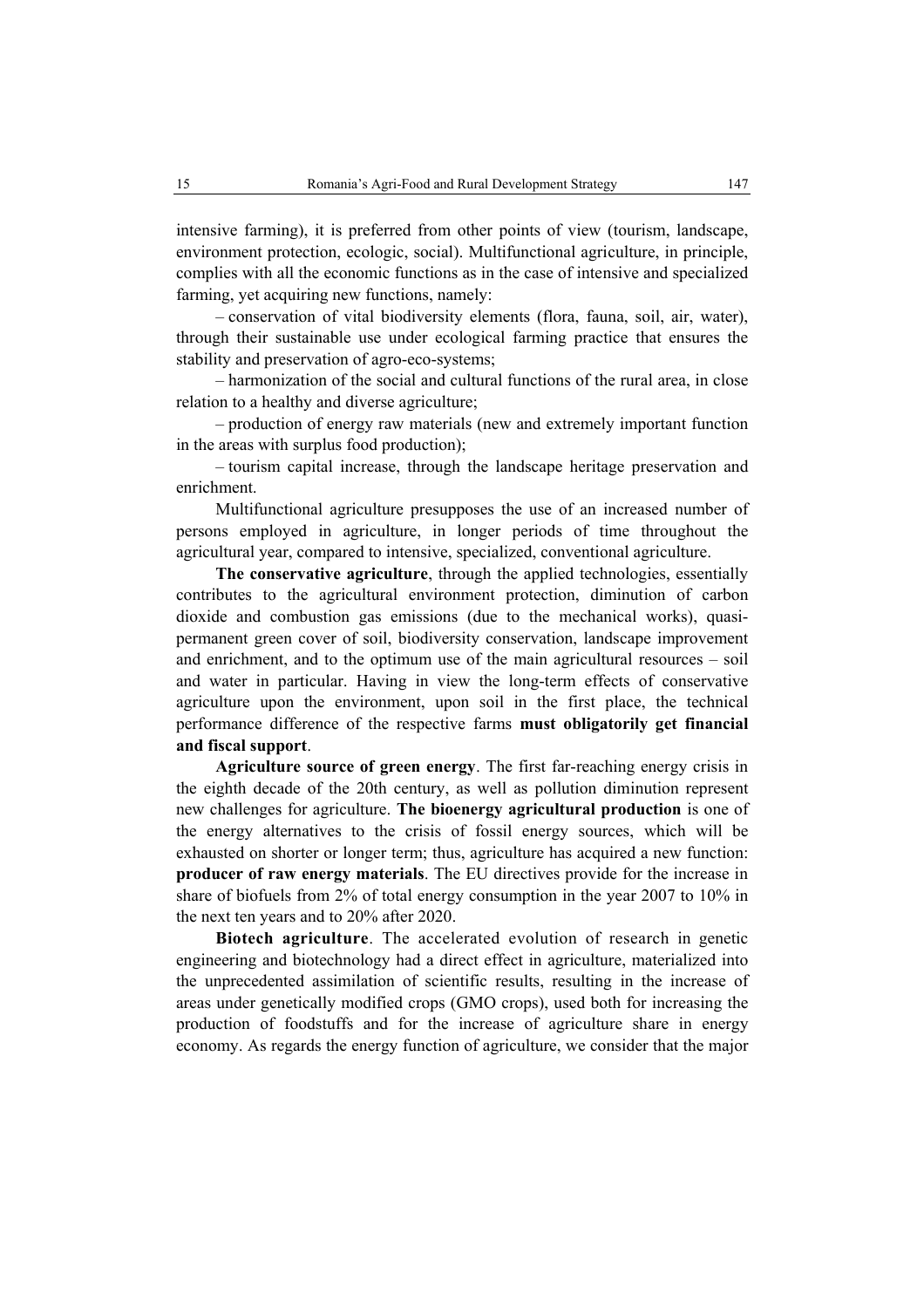income of **biotech agriculture** on farm economy should be highlighted. In 15 years (1996–2010), the world area cultivated with GMO crops (soybean, maize, rapeseed, cotton) increased by about 10 mil. ha/year, to reach 150 mil. ha in the year 2011. Having in view the ecological structure of the national agricultural area, Romania has the possibility to cultivate about 500,000 ha with GMO soybean and about 1.5–2 mil. ha with GMO maize (out of the 3 mil.ha under maize crop), these resulting in a gain of agricultural value of at least 2.5–2.5 billion  $\epsilon$  for the export of concentrated feed /maize and soybean kernels and soybean oilcakes).

As agriculture has multiple functions, it is obvious that the society, as beneficiary of these functions, should pay not only for the agri-food products, i.e. foodstuffs, but also for the **indirect services** that contribute to environment protection, habitat and landscape improvement, etc. The current price system, the removal of subsidies for making food cheap, **in the absence of financial compensation forms for the subsidiary services of agriculture**, will have negative consequences upon farmers on the medium term, and indirectly, unfavourable effects with regard to food safety on long term.

**The mountain economy**, through its national resources, represents on of the economic and social problems of first importance for Romania. As Romania's mountain area covers about  $73,300 \text{ km}^2$  (29% of the country's area), out of which 44,300 km<sup>2</sup> under forests, 24,000 km<sup>2</sup> under natural pastures and about 5,000 km<sup>2</sup> under arable land, where 2.1 million people are living, on 1.2 million households who have about 2.9 mil. ha agricultural land into ownership, we can relatively easy assess the mountain economy importance for our country.

**The mountain agricultural economy, the forestry economy and the agrotourism economy are most intimately intermingled** in the mountain area. **The mountain agricultural economy**, mainly ecological or organic in its most part, based on pastoral economy (raising dairy cows, young cattle and pastoral activities related to sheep raising), can be mingled, through pluriactivity, with harvesting and processing of wild berries and medicinal herbs from the country's spontaneous wild flora, and both connected with agro-tourism activities in winter or summer time or related to pastoral, ethno-folkloric, religious, spiritual activities, outdoor sportive and hiking activities; all these represent significant adding value modalities in the mountain rural economy, modalities to put into value the natural capital of the mountain areas. A well-conceived, applied and sustained mountain economy can represent an opportunity for Romania, on the condition that the governmental support policies are adequate to the mountain area.

The forestry economy must be based on three fundamental directions for the regeneration and increase of the country's area under forests, namely:

- limitation of annual cuttings to maximum  $15-16$  million m<sup>3</sup> timber volume;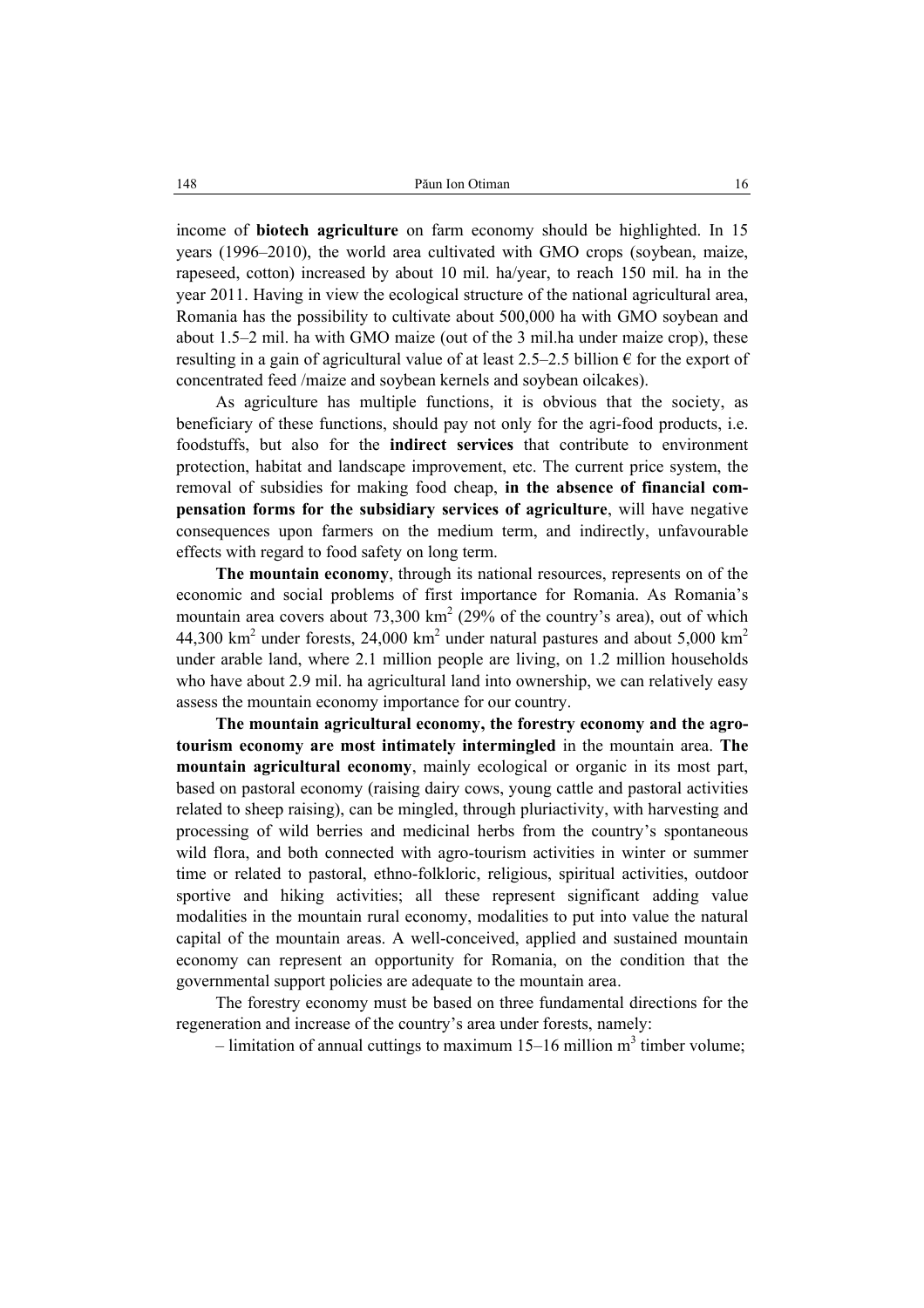– annual planting schemes targeting an average national forest coverage of 40% by the year 2035 (Forestry Code provision), out of which at least 15% coverage in the plain area;

– increasing the timber processing, so as to reach the average European level per cubic meter (260 €/ m<sup>3</sup> in EU versus 80–90 €/m<sup>3</sup> in Romania in 2010).

In order to reach sustainable rural development, the implemented schemes must ensure a rational administration and conservation of resources under the conditions in which *climate* is changing globally and locally, *population* is steadily growing and the natural *resources* are limited. The design of overall projects must have in view hydrological and relief criteria, in order to eliminate the random, chaotic and subjective interventions and actions, to take into consideration the current water management, land reclamation, forestry and tourism (archaeological sites) infrastructure, the technical infrastructure, etc. Besides the agricultural activity, the projects should integrate all the activities included on a delimited area, having as main objective the sustainability of resources and environmental conditions.

In the projection of **strategic objectives** of the agri-food system development in Romania, the determination (**forecast**) of the following **synthetic indicators** was taken into account:

1. **value of primary agricultural production** (crop and livestock) and its structure;

2. **value of agri-food production** and its destination: domestic food consumption, export/import of foodstuffs;

3. **forecast of food consumption**/capita/year in Romania;

4. **population fed** from agri-food production (Romania's inhabitants, food for export);

5. **capital investments** per hectare for Romania's agri-food production support.

**The forecast of the main synthetic objectives** of the agri-food system strategy was based on calculation algorithms for the following **production factors**:

– ecological **resource utilization**;

– **investment capacity** in technological factors (irrigations, production inputs, agricultural environment protection);

– primary (crop, livestock) **agricultural production structure**;

– **index of** primary agricultural **production processing** into finished food products;

– population's **agri-food consumption value evolution**.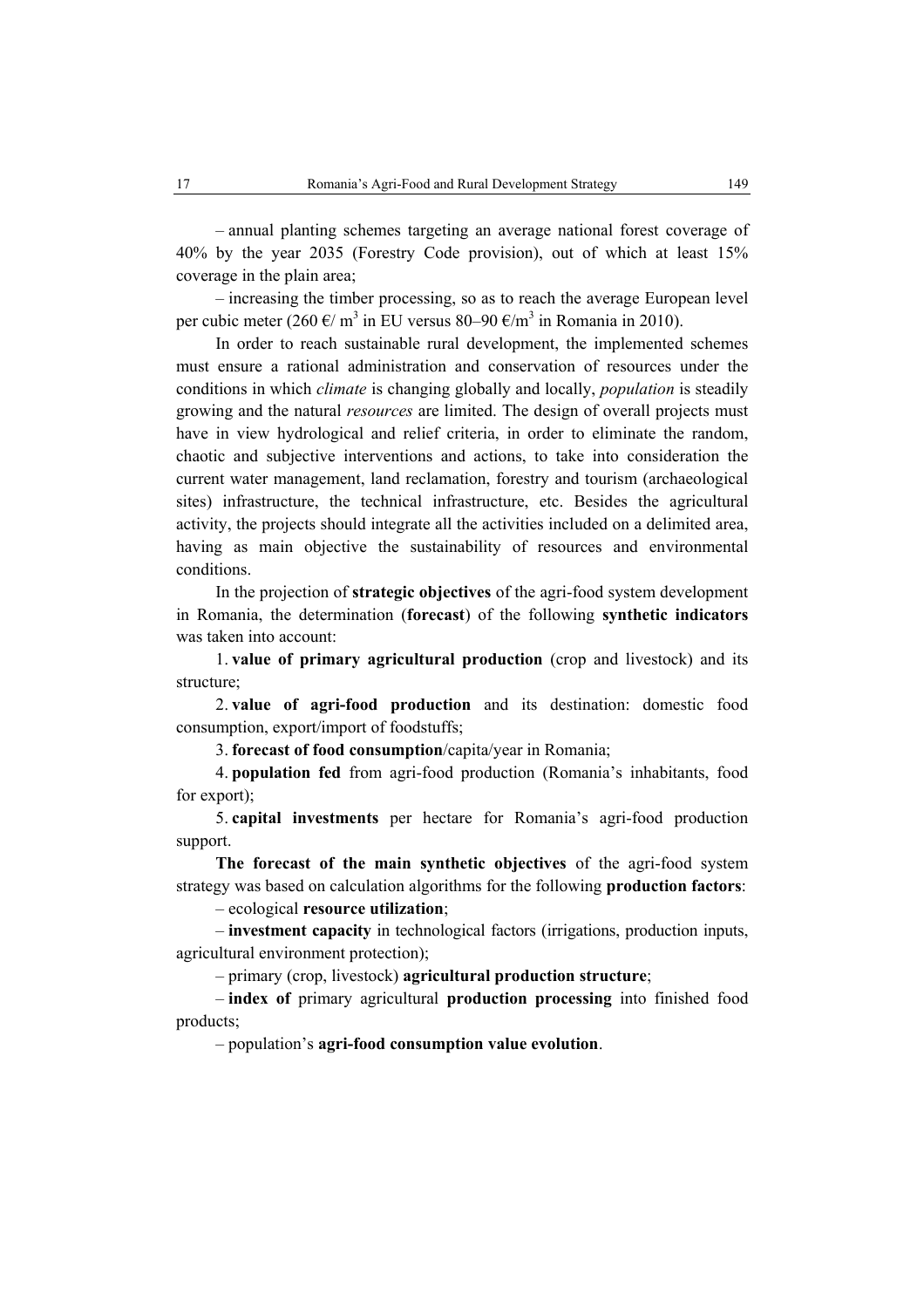*Table 1*  Evaluation of the Romanian agri-food system production capacity (horizon 2015, 2020, 2025, 2030)

| Crt.            | <b>Item</b>                                                                       | <b>Strategic horizons</b> |        |          |           |           |
|-----------------|-----------------------------------------------------------------------------------|---------------------------|--------|----------|-----------|-----------|
| no.             |                                                                                   | 2010                      | 2015   | 2020     | 2025      | 2030      |
|                 | Ecological resources utilization level                                            | 0.39                      | 0.50   | 0.61     | 0.72      | 0.83      |
| $\overline{c}$  | Average yield of conventional cereals, kg/ha                                      | 2,770                     | 3,500  | 4,270    | 5,040     | 5,810     |
| 3               | Useful arable area, thou.ha                                                       | 11,000                    | 11,000 | 11,000   | 11,000    | 11,000    |
| 4               | Agricultural production in cereals equivalent, mil. t                             | 30.5                      | 38.5   | 47.0     | 55.4      | 63.9      |
| 5               | Agricultural crop production value, bln. $\in$                                    | 12,410                    | 15,670 | 19,130   | 22,550    | 26,000    |
| 6               | Crop production /livestock production ratio                                       | 0.35                      | 0.40   | 0.45     | 0.50      | 0.55      |
| $7\phantom{.0}$ | Agricultural livestock production value, bln. $\epsilon$                          | 6,680                     | 10,450 | 15,650   | 22,550    | 31,800    |
| 8               | Primary agricultural production value, bln. $\epsilon$                            | 19,090                    | 26,120 | 34,780   | 45,100    | 57,800    |
| 9               | Agricultural production processing coefficient                                    | 1.04                      | 1.28   | 1.52     | 1.76      | 2.00      |
| 10              | Agri-food production value, bln. $\in$                                            | 19,850                    | 33,430 | 52,870   | 79,380    | 115,600   |
| 11              | Food consumption, €/capita/year                                                   | 1000                      | 1500   | 2000     | 2500      | 3000      |
| 12              | Food consumption, bln. $\epsilon$ /an                                             | 18,300                    | 33,000 | 44,000   | 55,000    | 66,000    |
| 13              | Population supplied with foodstuffs from domestic<br>production, mil. Inhabitants | 18.3                      | 22.3   | 26.44    | 31.75     | 38.50     |
| 14              | Import/Export, mil. $\in$                                                         | $-1,550$                  | $+430$ | $+8,870$ | $+24,380$ | $+49,600$ |

Thorough and long standing scientific research, carried out both in Romania and in other countries, proved that **there is** a correlation between the ecological (natural) potential that expresses soil (ecological environment), the economic potential that expresses the size and quality if capital invested in production factors (inputs) quality and the obtained harvest (outputs).

In Romania's case, the experts in ecological and economic soil assessment from the Academy of Agricultural and Forestry Sciences demonstrated that the ecological potential of arable land is 7,000–7,100 kg/ha conventional cereals (ecological potential utilization level  $(K_e = 1)$ , while in the case of France the ecological potential is 8,250 kg/ha.

The present (1990–2010 average) utilization level of arable land natural potential is 0.39 (2,770 kg/ha), this level being determined by two restrictive factors: value per hectare of agricultural inputs (about 700 euro/ha, compared to 1,400–1,500 euro/ha in France) and the drastic diminution of irrigated areas (which at present are insignificant, i.e. under 3% of the arable land area and under 8% of Romania's area equipped with irrigation facilities).

It undoubtedly results that the primary factor of Romania's agriculture underdevelopment and mediocre performance is represented by the **precarious allocation of investment capital and operating capital**, which results in production underperformance (low average yields per hectare and animal head, about 35–40% of the EU average), which do not put into value the ecological (natural) potential of the most important natural resource of Romania: **agricultural land**.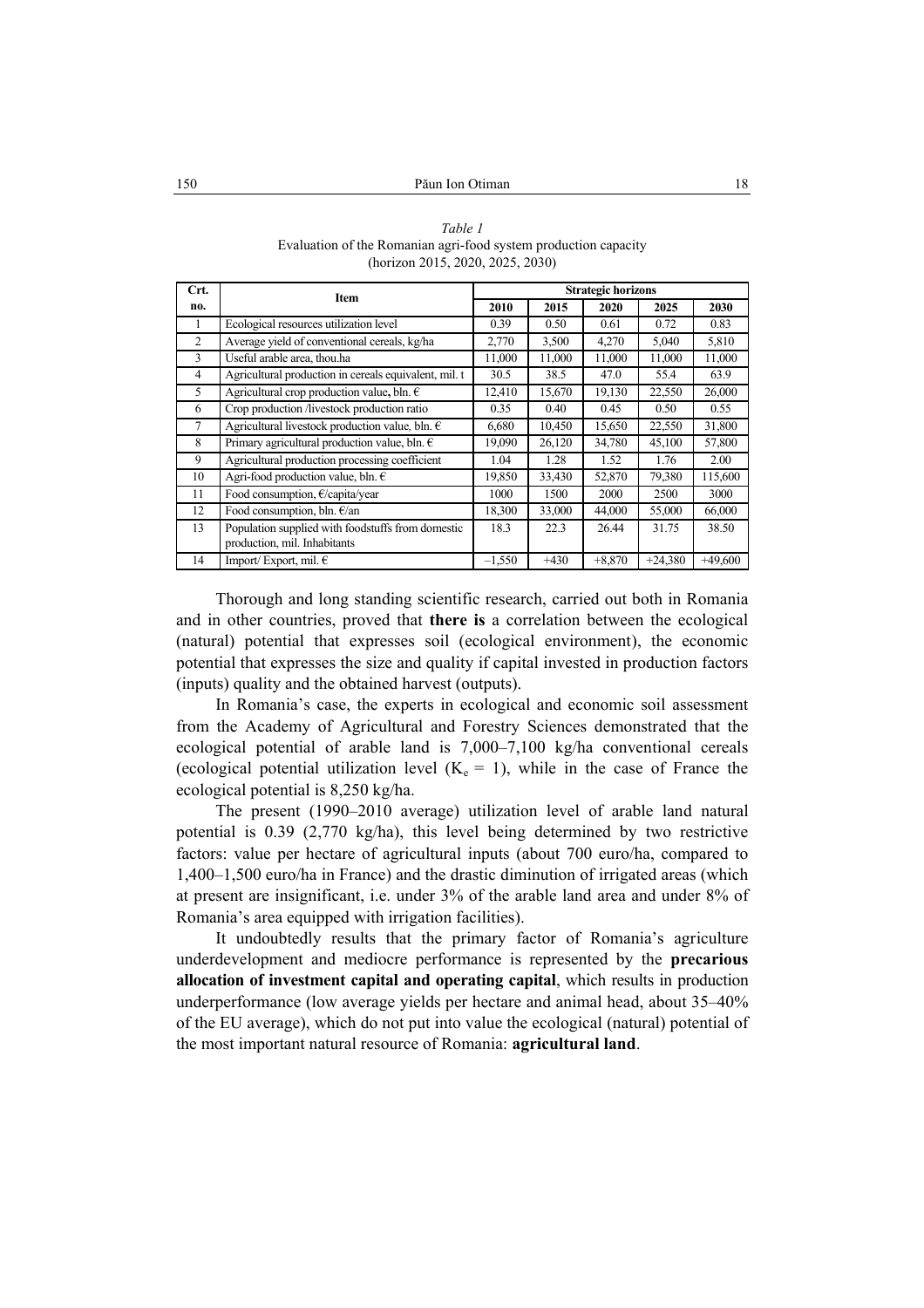It must be unequivocally specified again, as article of faith of those who conceived the **Strategy** for the country's rural development, that Romania has only one chance for agriculture development: **the massive, rational and optimum allocation of investment capital in rural infrastructure, agricultural territory equipment** (about 1.5–1.7 mil. irrigated ha, planting of shelter belts for field protection, about 1–1.2 mil. ha in the driest areas), **modernization of agricultural holdings** through the energy base renewal and the renewal of agricultural equipment, **development of agri-food products storage-processing enterprises**, as well as the **operating capital increase**, both from own sources and on the basis of advantageous banking loans provided to the agricultural holdings, to support the proposed production levels for the time horizons 2015, 2020, 2025 and 2030 (Figures 1–8).





Figure 1. Crop production capacity forecast – cereal equivalent.





Figure 2. Average cereal yield forecast.

2. Average cereal yield EU-27 (2005–2010) 3. Average cereal yield EU-15 (2005–2010)



\* EU-15 average (2010) ( $\in$  FP/ $\in$  AgP)

Figure 4. Agricultural production processing coefficient forecast.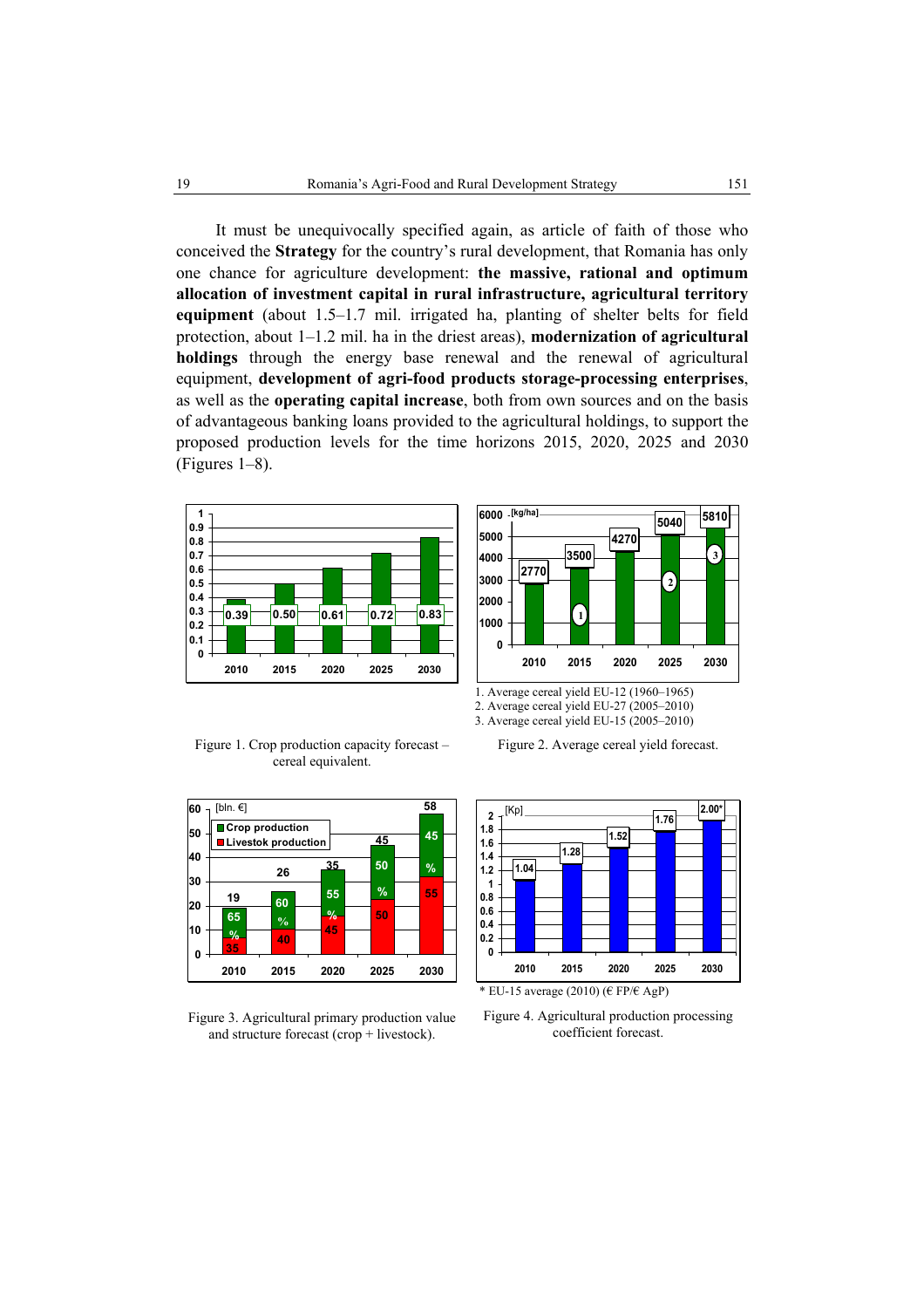



Figure 5. Agri-food production and domestic food consumption forecast.



Figure 7. Forecast of population fed from Romania's agri-food production.







Figure 8. Capital investments – euro/ha.

#### **REFERENCES**

- 1. Cazacioc, T. (2013), *România pe drumul de la colonie alimentară la gastronomie locală*, http://www.contributors.ro/editorial/romania-pe-drumul-de-la-colonie-alimentara-la-gastronomielocala/
- 2. Ciaian, P., Kancas, A., Swinnen, J.F.M. (2010), *Land markets and the Common Agricultural Policy*, CEPS.
- 3. Cioloş, D., Luca, L., Giurca D. (2010), *20 de ani în căutarea unei coerenţe în politicile agricole*  din România, în vol. "După douăzeci de ani" (vol. I), coord: Murea, R., Boari, V., Vlas, N., Editura Institutul European, Iaşi.
- 4. Davidescu, D., Florea, N. (coord.), (2010), *Atlasul agricol al României*, Editura Academiei Române, Bucureşti.
- 5. Giurca, D., Alexandri, C., Rusu, M. (2012), *Reforma Politicii Agricole Comune în contextul perspectivei bugetare post-2013,* Studii de strategie şi poltici, Institutul European din România, http://www.ier.ro/documente/spos\_2011/SPOS\_2011\_-\_nr\_1\_RO-EN.pdf.
- 6. Ghib, M.-L., Cioloş-Villemin, V. (2009), *Quelle politique agricole pour les exploatations de*  subsitance et de semi-subsitance en Roumanie?,  $3^e$  journee de recherche en science sociales, INRA, SFER, CIRAD, Montpellier.